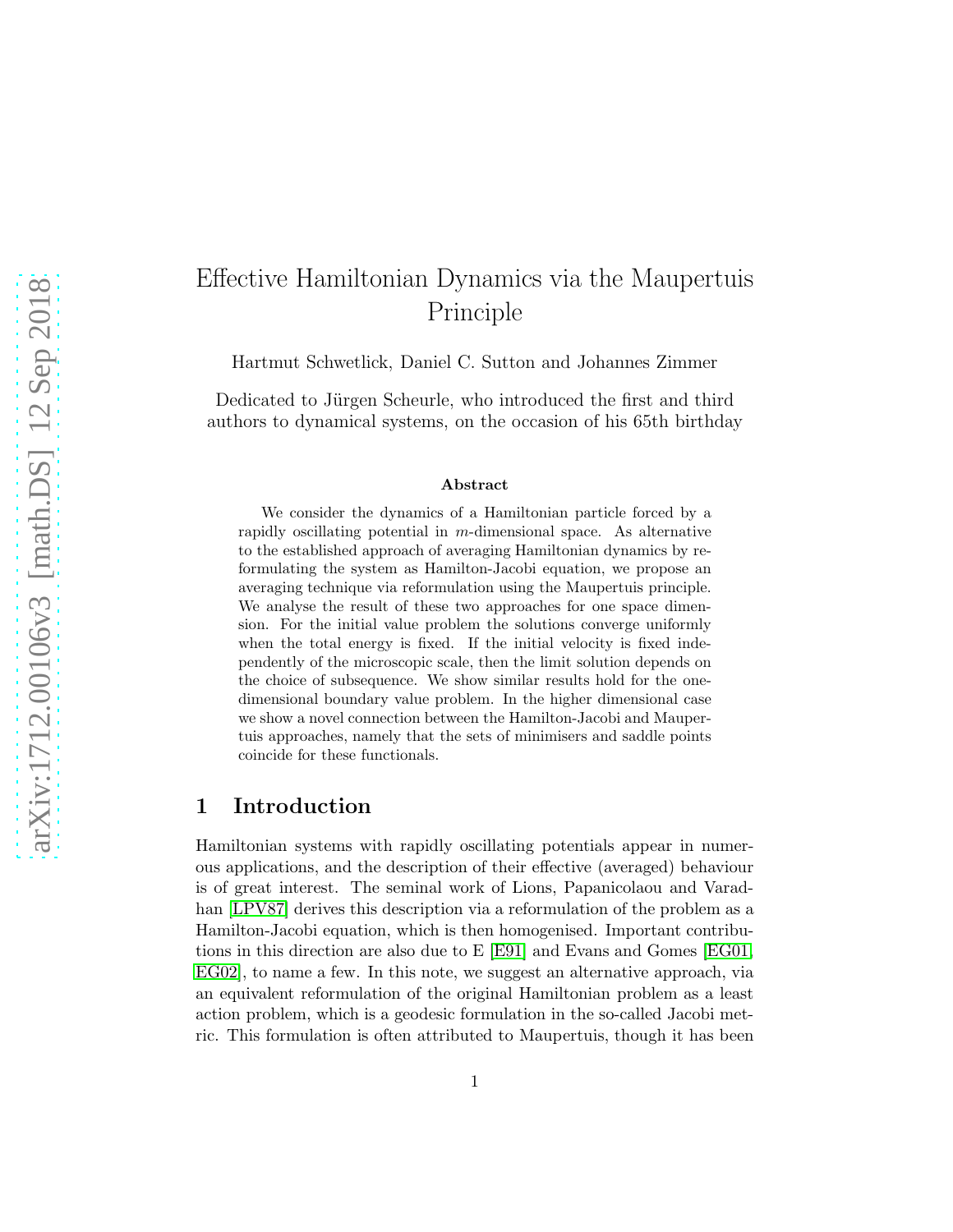studied before by many scientists, including Fermat and Bernoulli [\[Bie95\]](#page-19-0); see also [\[Jou12\]](#page-20-4).

As a model problem, we study the effective description of the motion of a particle in m-dimensional space when subjected to a highly oscillatory potential energy. This is modelled as

<span id="page-1-0"></span>
$$
q''(t) = -\frac{1}{\varepsilon} \nabla V \left( q(t) / \varepsilon \right) \text{ for } q \colon [0, T] \to \mathbb{R}^m,
$$
\n(1)

where  $\varepsilon > 0$  and the potential energy function  $V \in C^2(\mathbb{R}^m)$  is 1-periodic in each spatial direction. The mass of the particle is taken to be 1. We determine the effective behaviour of solutions to [\(1\)](#page-1-0) as  $\varepsilon \to 0$ . In this case, it is well known that [\(1\)](#page-1-0) is the Euler-Lagrange equation for the action functional

<span id="page-1-2"></span>
$$
\mathcal{L}_T^{\varepsilon}[q] := \int_0^T \left[ \frac{1}{2} ||q'(t)||^2 - V(q(t)/\varepsilon) \right] dt.
$$
 (2)

Traditionally the dependence on  $T$  is implicit. However, here it will be useful to denote it explicitly. Hamilton's principle of least action states that the evolution of a mechanical system is a critical point of the action functional.

One way to obtain information about the limiting dynamics of [\(1\)](#page-1-0) as  $\varepsilon \to 0$  is to observe that [\(1\)](#page-1-0) gives rise to the Hamiltonian

$$
\mathscr{H}_{\varepsilon}(p,q) = \frac{1}{2} ||p||^2 + V\left(\frac{q}{\varepsilon}\right),
$$

where  $p$  and  $q$  are the generalised momenta and position, respectively. An account of how [\(1\)](#page-1-0) and the Hamilton-Jacobi PDE are related is included in [\[Sut13,](#page-20-5) Chapter 3]. The study of the associated Hamilton-Jacobi PDE and its effective description is described in a more general context in the seminal work [\[LPV87\]](#page-20-0). Our comparison here is for a particular Hamiltonian.

In this paper we propose an alternative framework to determine the effective dynamics of [\(1\)](#page-1-0) by studying this equation in the context of the Maupertuis principle [\[Ad89,](#page-19-1) p. 243]. This principle states that solutions of [\(1\)](#page-1-0) are reparametrised stationary points of the Jacobi functional

<span id="page-1-1"></span>
$$
\mathscr{M}_E^{\varepsilon}[\gamma] := \int_0^1 2(E - V(\gamma(s)/\varepsilon)) \left\| \gamma'(s) \right\|^2 \, \mathrm{d}s \text{ for } \gamma \colon [0,1] \to \mathbb{R}^m, \quad (3)
$$

where  $E \in \mathbb{R}$  represents the total energy of the mechanical system. This reparametrisation from the geometric parametrisation by s to physical time t is given by

<span id="page-1-3"></span>
$$
t_{\varepsilon}(s) = \int_0^s \frac{\|\gamma'(\sigma)\|}{\sqrt{2(E - V(\gamma(\sigma)/\varepsilon))}} d\sigma.
$$
 (4)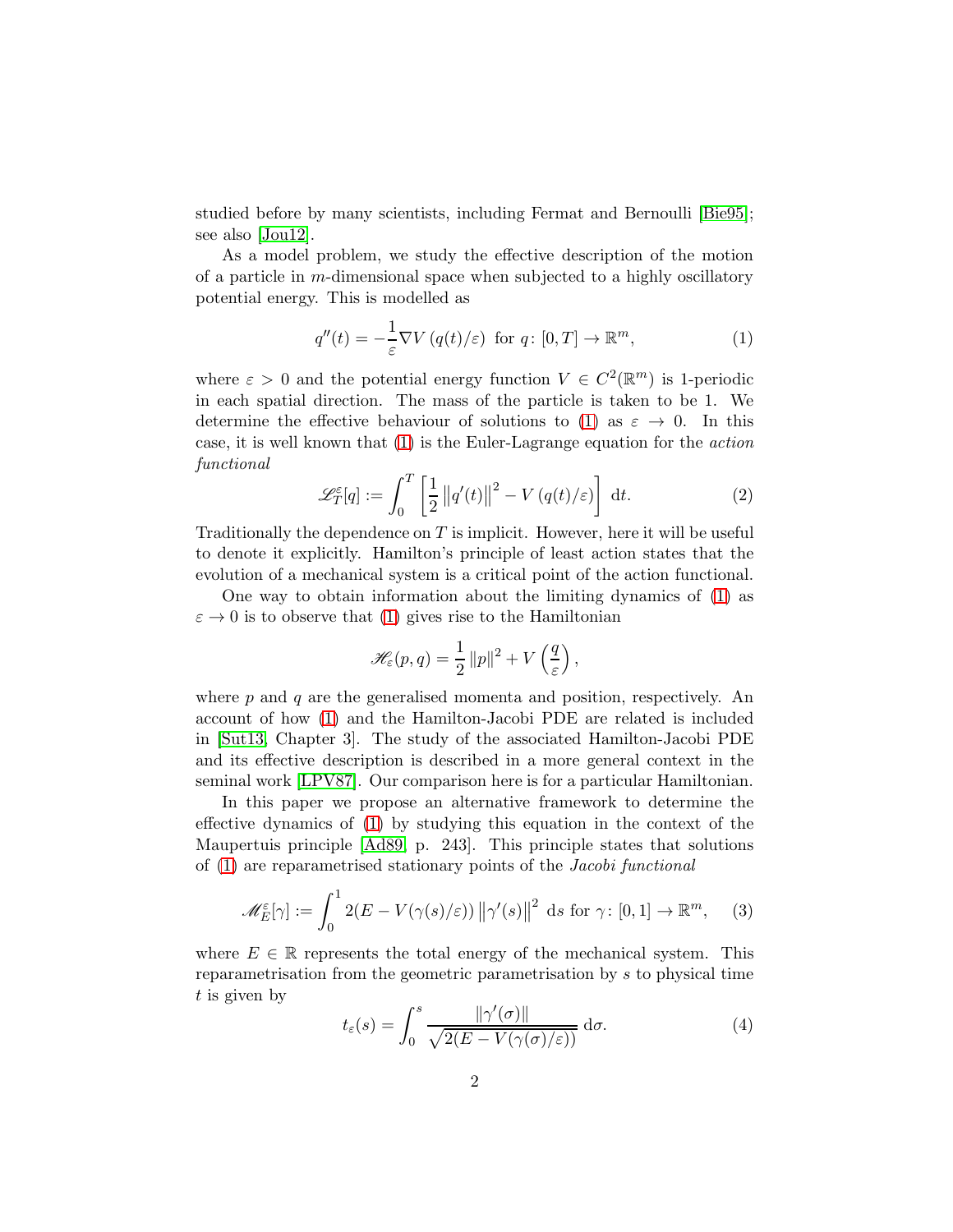Observe that if V is bounded and  $E > ||V||_{\infty}$ , then [\(3\)](#page-1-1) corresponds to the energy functional for curves in a Riemannian manifold. A proof of the correspondence between stationary points, for sufficiently smooth potentials, can be found in [\[Ad89,](#page-19-1) [MR99\]](#page-20-6). The proof typically involves showing that

<span id="page-2-0"></span>
$$
\mathcal{N}_E^{\varepsilon}[\gamma] := \int_0^1 \sqrt{2(E - V(\gamma(s)/\varepsilon))} \, \|\gamma'(s)\| \, \mathrm{d}s \tag{5}
$$

and [\(2\)](#page-1-2) share the same critical points via their Euler-Lagrange equation. The fact that [\(3\)](#page-1-1) and [\(5\)](#page-2-0) share the same minimisers when parametrised by arc-length is well known [\[Jos05,](#page-20-7) Lemma 1.4.2, 1.4.5]; underlying is the observation that  $\mathcal{N}_{E}^{\varepsilon}$  is a length functional, while  $\mathscr{L}_{T}^{\varepsilon}$  is an energy functional.

Both the Maupertuis averaging we propose here and the established homogenisation procedure via Hamilton-Jacobi theory are viable homogenisation routes. A priori, it is not clear they agree. To answer this question, we study the initial value problem and boundary value problem for [\(1\)](#page-1-0) in one space dimension. While the computations are relatively straightforward, it turns out that the problem has to be formulated carefully. In principle, two natural options exist for the initial value problem. Namely, in addition to the initial position, one can either fix the initial velocity or the total energy E. For the boundary value problem, one can analogously choose the initial position and then either fix the arrival time or the total energy  $E$ . As described in Section [2,](#page-3-0) only the problems with fixed energy lead to a unique solution in the limit  $\varepsilon \to 0$ .

In Section [3,](#page-10-0) we show the explicit averaging results are reproduced both by Hamilton-Jacobi theory and the new approach via Maupertuis advocated here. It is worth pointing out that the Maupertuis approach automatically keeps the energy E fixed, and is thus well suited for the cases identified as relevant in Section [2.](#page-3-0) Furthermore, the Maupertuis result turns out to be trivial in one space dimension, and agrees with the Hamilton-Jacobi result, which also reproduces the explicitly computed limit, albeit in a less trivial manner than via the Maupertuis route.

Motivated by the positive results obtained for one space dimension, it is natural to consider Maupertuis averaging in higher dimensions. In this article, we provide only the first steps by collecting general convergence results. It is also of interest to understand if minimisers for the Maupertuis principle are minimisers of the Hamiltonian action functional, and if the same holds true for saddle points. While the result that their critical points agree under natural assumptions is a classic one (see, e.g., [\[Ad89,](#page-19-1) [MR99\]](#page-20-6)), we could not find a breakdown of this result for minima and saddle points (neither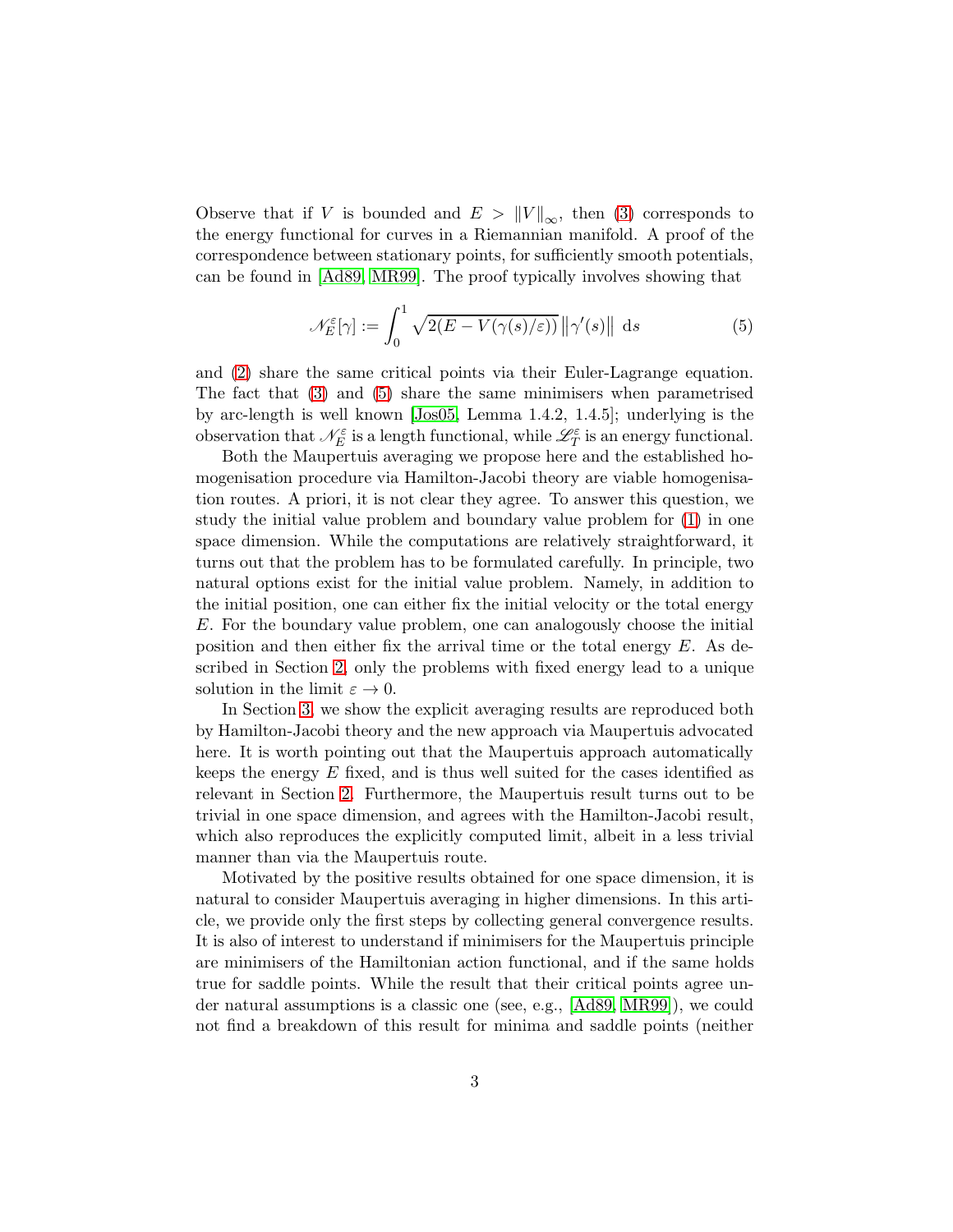of these functionals have, in a natural setting, maxima), and establish this result in Section [4.1.](#page-15-0)

## <span id="page-3-0"></span>2 Effective one-dimensional dynamics: Explicit computation

In this section, we restrict the analysis to the one-dimensional case and consider the motion of a particle with unit mass travelling in the rapidly oscillating potential. We model this with a potential of the form  $V(\cdot/\varepsilon)$ , where  $\varepsilon$  is a positive parameter and  $V \in C^2(\mathbb{R})$  is 1-periodic. Without loss of generality, we assume that [0, 1] is the periodicity cell and that max  $V = 0$ . This case is covered by [\[LPV87\]](#page-20-0), as discussed in Section [3.2.](#page-10-1) The motion of the particle is then governed by equation

<span id="page-3-1"></span>
$$
q_{\varepsilon}''(t) = -\frac{1}{\varepsilon} V'(q_{\varepsilon}(t)/\varepsilon), \quad t \in \mathbb{R}.
$$
 (6)

Consider a sequence  $\{q_{\varepsilon}\}_{{\varepsilon}>0}$ , where  $q_{\varepsilon} : \mathbb{R} \to \mathbb{R}$  solves [\(6\)](#page-3-1) and  $q_{\varepsilon}(0) = q_a$ . Then the total energy

<span id="page-3-2"></span>
$$
E_{\varepsilon}(t) := \frac{1}{2} \left| q_{\varepsilon}'(t) \right|^2 + V \left( q_{\varepsilon}(t) / \varepsilon \right) > 0 \tag{7}
$$

is conserved along trajectories, and we denote this positive constant  $E_{\varepsilon}$ ; i.e.,  $E_{\varepsilon}(t) \equiv E_{\varepsilon} > 0$  for all  $t \in \mathbb{R}$ . Our aim is to study the convergence of  $q_{\varepsilon}$  as  $\varepsilon \to 0$ . In order to achieve this, we solve [\(7\)](#page-3-2) to obtain

<span id="page-3-3"></span>
$$
q'_{\varepsilon}(t) = \pm \sqrt{2(E_{\varepsilon} - V(q_{\varepsilon}(t)/\varepsilon))}.
$$
\n(8)

In this paper we will, without loss of generality, take  $q'_{\varepsilon} > 0$ ; this corresponds to an initial value problem with positive speed or a boundary value problem connecting  $q_a$  to  $q_b$  with  $q_a < q_b$ . Since  $q_\varepsilon$  is strictly monotone, there exists an inverse function  $t_{\varepsilon}$  for  $q_{\varepsilon}$  satisfying  $t_{\varepsilon}(q_{\varepsilon}(t)) = t$  for  $t \in \mathbb{R}$ . Then from [\(8\)](#page-3-3) one obtains

<span id="page-3-4"></span>
$$
t_{\varepsilon}(q) = \int_{q_a}^{q} \frac{1}{\sqrt{2(E_{\varepsilon} - V(\gamma/\varepsilon))}} d\gamma.
$$
 (9)

For notational convenience, we define

<span id="page-3-5"></span>
$$
\sigma(E_{\varepsilon}) := \int_0^1 \frac{1}{\sqrt{2(E_{\varepsilon} - V(\gamma))}} d\gamma.
$$
 (10)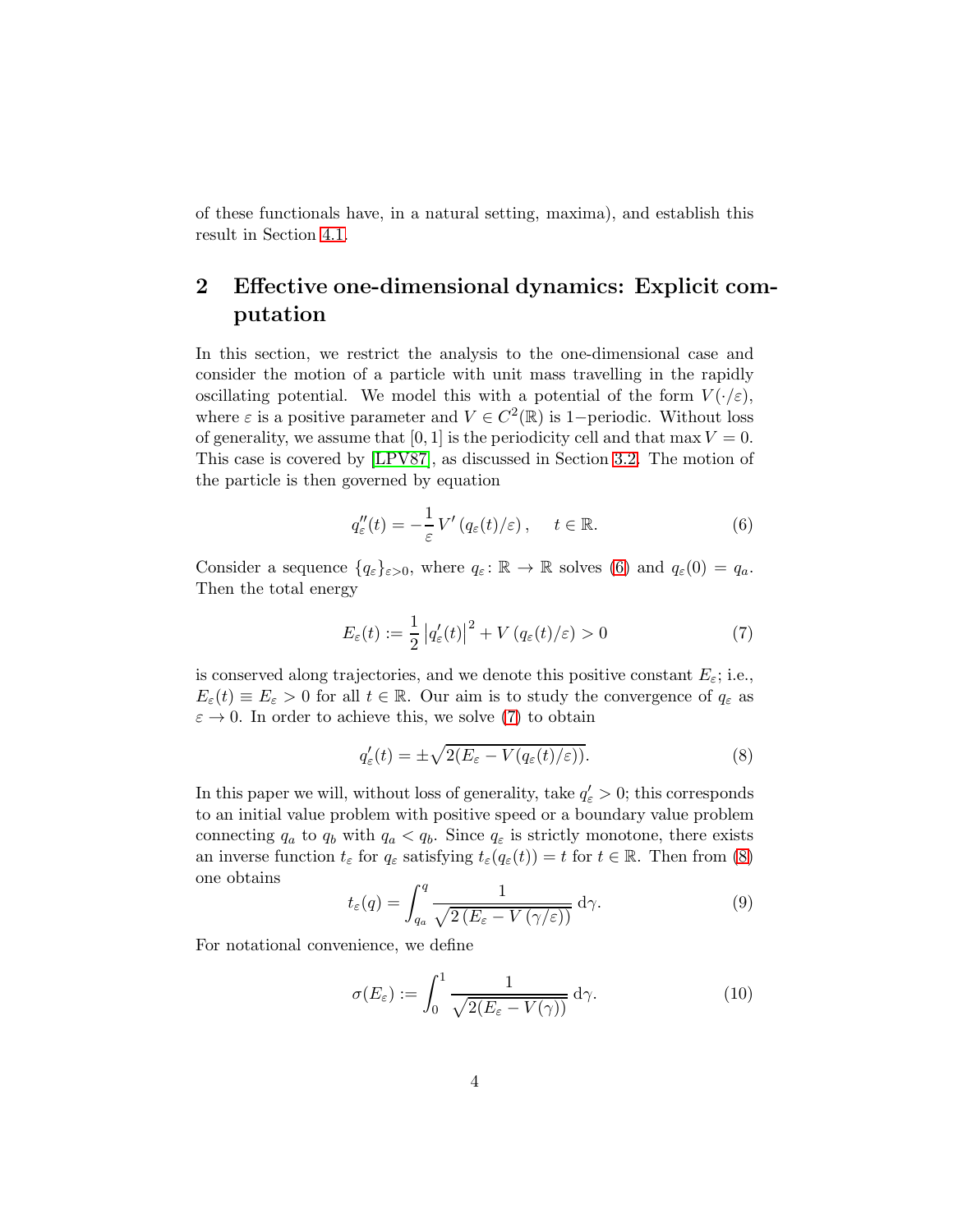#### <span id="page-4-5"></span>2.1 The one-dimensional initial value problem

In this section, we solve [\(6\)](#page-3-1) with  $E_{\varepsilon} > 0$  subject to the condition that  $q_{\varepsilon}(0) = q_a$  and  $q'_{\varepsilon}$  $l'_{\varepsilon}(0) = p_{\varepsilon}$ . Since max  $V = 0$ , it holds that  $E_{\varepsilon} > V$ . We consider two cases — one where  $p_{\varepsilon}$  is kept constant and one where  $p_{\varepsilon}$  is chosen to ensure that  $E_{\varepsilon}$  is constant. We first show that the sequence  $t_{\varepsilon}$ defined by [\(9\)](#page-3-4) approaches a line uniformly as  $\varepsilon \to 0$ .

<span id="page-4-4"></span>**Lemma 2.1.** The sequence  $t_{\varepsilon}$  defined in [\(9\)](#page-3-4) satisfies

<span id="page-4-2"></span>
$$
|t_{\varepsilon}(q) - \sigma(E_{\varepsilon})(q - q_a)| \leq C_{E_{\varepsilon}} \varepsilon, \tag{11}
$$

where  $\sigma(E_{\varepsilon})$  is defined in [\(10\)](#page-3-5) and

<span id="page-4-3"></span>
$$
C_{E_{\varepsilon}} := \frac{2}{\sqrt{2E_{\varepsilon}}}.\tag{12}
$$

*Proof.* Let  $\varepsilon > 0$  and  $q \in \mathbb{R}$ . It follows that

$$
|t_{\varepsilon}(q) - \sigma(E_{\varepsilon})(q - q_{a})| = \left| \int_{q_{a}}^{q} \left[ \frac{1}{\sqrt{2(E_{\varepsilon} - V(\gamma/\varepsilon))}} - \sigma(E_{\varepsilon}) \right] d\gamma \right|
$$
  
= 
$$
\left| \varepsilon \int_{q_{a}/\varepsilon}^{q/\varepsilon} \left[ \frac{1}{\sqrt{2(E_{\varepsilon} - V(\tilde{\gamma}))}} - \sigma(E_{\varepsilon}) \right] d\tilde{\gamma} \right|.
$$

If  $\varepsilon$  is such that  $q - q_a > \varepsilon$ , then the interval  $[q_a/\varepsilon, q/\varepsilon]$  is the union of  $\lfloor \frac{q-q_a}{\varepsilon} \rfloor$  fundamental periods of V (where  $\lfloor \cdot \rfloor$  denotes the floor function) and a remainder set  $Q_{\varepsilon}$  of measure meas $(Q_{\varepsilon}) = \frac{q-q_a}{\varepsilon} - \left[\frac{q-q_a}{\varepsilon}\right]$  $\left[\frac{-q_a}{\varepsilon}\right] \leq 1$ . Hence

$$
\begin{aligned}\n\left| \varepsilon \int_{q_a/\varepsilon}^{q/\varepsilon} \left[ \frac{1}{\sqrt{2(E_\varepsilon - V(\tilde{\gamma}))}} - \sigma(E_\varepsilon) \right] d\tilde{\gamma} \right| \\
&= \left| \varepsilon \int_{Q_\varepsilon} \left[ \frac{1}{\sqrt{2(E_\varepsilon - V(\tilde{\gamma}))}} - \sigma(E_\varepsilon) \right] d\tilde{\gamma} \right| \\
&\leq \varepsilon \int_{Q_\varepsilon} \left| \frac{1}{\sqrt{2(E_\varepsilon - V(\tilde{\gamma}))}} - \sigma(E_\varepsilon) \right| d\tilde{\gamma} \leq \frac{2\varepsilon}{\sqrt{2E_\varepsilon}}.\n\end{aligned} \tag{13}
$$

Otherwise  $q - q_a \leq \varepsilon$  and therefore

$$
\left| \int_{q_a}^{q} \left[ \frac{1}{\sqrt{2(E_{\varepsilon} - V(\gamma/\varepsilon))}} - \sigma(E_{\varepsilon}) \right] d\gamma \right|
$$
  

$$
\leq \int_{q_a}^{q} \left| \frac{1}{\sqrt{2(E_{\varepsilon} - V(\gamma/\varepsilon))}} + \sigma(E_{\varepsilon}) \right| d\gamma \leq \frac{2\varepsilon}{\sqrt{2E_{\varepsilon}}}.
$$
 (14)  
combining (13) and (14), we obtain (11).

Combining  $(13)$  and  $(14)$ , we obtain  $(11)$ .

<span id="page-4-1"></span><span id="page-4-0"></span>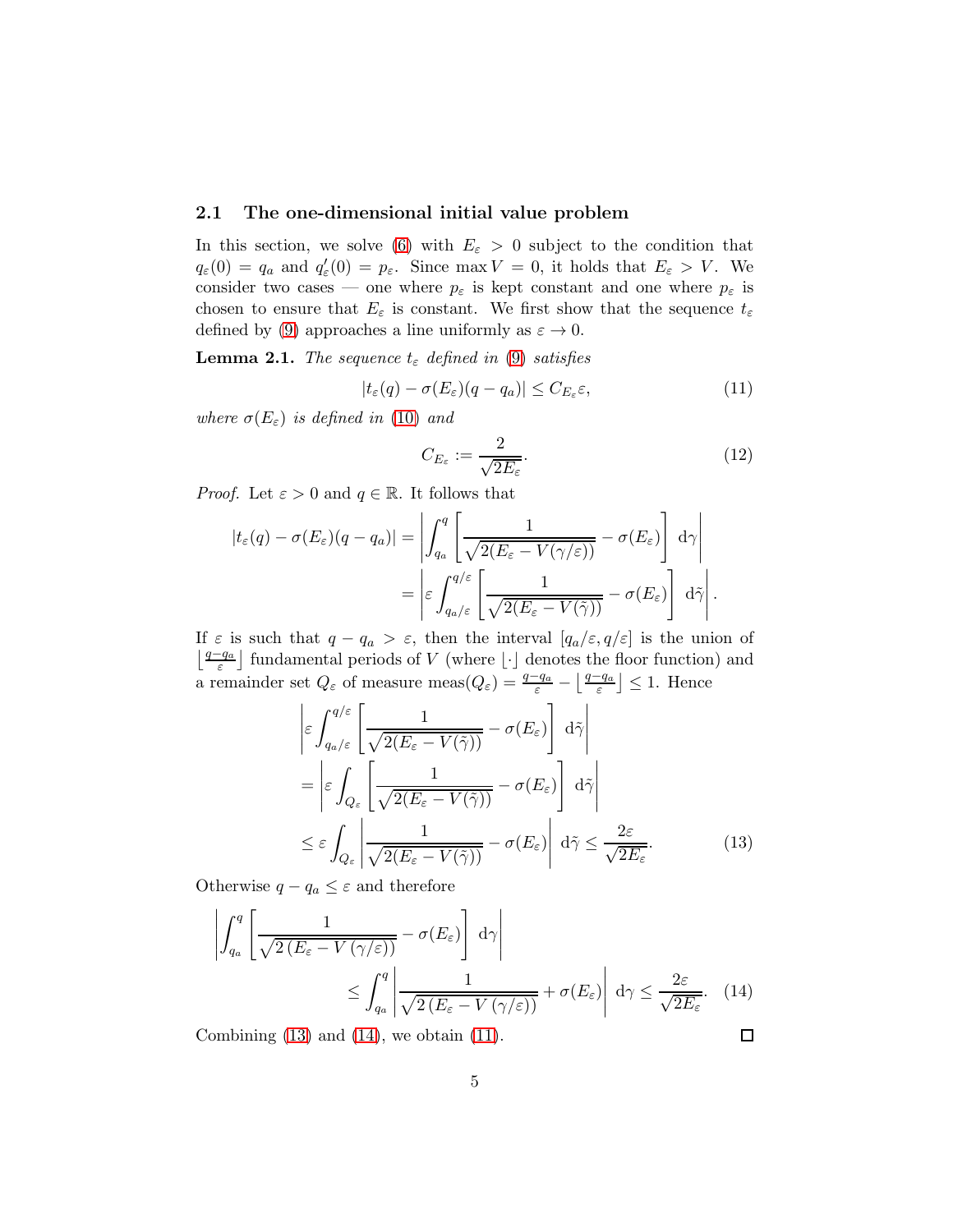We now show that the solutions of the initial value problem for equa-tion [\(6\)](#page-3-1) converge uniformly, as  $\varepsilon \to 0$ , if the initial speed  $p_{\varepsilon}$  varies such that the associated energy is constant,  $E := E_{\varepsilon}$  for all  $\varepsilon$ .

<span id="page-5-1"></span>**Theorem 2.2.** Fix  $E > 0$ . Let  $q_{\varepsilon}$  solve [\(6\)](#page-3-1) subject to  $q(0) = q_a$ , with  $q'(0) = p_{\varepsilon} > 0$  chosen such that [\(7\)](#page-3-2) is satisfied with constant  $E_{\varepsilon} := E$  for all  $\varepsilon$ . Then

<span id="page-5-0"></span>
$$
\sup_{t \in \mathbb{R}} |q_{\varepsilon}(t) - q(t)| \le \frac{C_E}{\sigma(E)} \varepsilon,
$$
  

$$
q(t) = \frac{t}{\sigma(E)} + q_a \text{ for } t \in \mathbb{R},
$$
 (15)

where

and 
$$
C_E
$$
 is defined in (12).

*Proof.* Fix  $t \in \mathbb{R}$ . Then, using the fact that  $t_{\varepsilon}$  defined in [\(9\)](#page-3-4) satisfies  $t_{\varepsilon}(q_{\varepsilon}(t)) = t$  and the estimate [\(11\)](#page-4-2),

$$
|q_{\varepsilon}(t) - q(t)| = \left| q_{\varepsilon}(t) - \frac{t}{\sigma(E)} - q_a \right| = \left| q_{\varepsilon}(t) - \frac{t_{\varepsilon}(q_{\varepsilon}(t))}{\sigma(E)} - q_a \right|
$$
  
= 
$$
\frac{1}{\sigma(E)} |\sigma(E)(q_{\varepsilon}(t) - q_a) - t_{\varepsilon}(q_{\varepsilon}(t))| \leq \frac{C_E}{\sigma(E)} \varepsilon.
$$

As this estimates hold for all  $t \in \mathbb{R}$ , the uniform convergence is established.

The following lemma shows that the slopes of  $q_{\varepsilon}$  tend to 0 as E approaches the critical value  $0 = \max V$ .

<span id="page-5-2"></span>**Lemma 2.3.** For any  $E > 0$ , let  $q(t)$  be given as in [\(15\)](#page-5-0) in Theorem [2.2.](#page-5-1) Then it holds that  $q' \equiv \frac{1}{\sigma(l)}$  $\frac{1}{\sigma(E)}$  decreases to 0 as E decreases to 0 = max V.

*Proof.* It suffices to show that  $\sigma(E) \to \infty$  as  $E \to 0$ , where  $\sigma(E)$  is defined in [\(10\)](#page-3-5). Without loss of generality we assume that the maximum of  $V(\gamma)$  is attained at the origin  $\gamma = 0$ . Then

$$
V(\gamma) = \int_0^{\gamma} \int_0^{\tau} V''(s) \, \mathrm{d} s \, \mathrm{d} \tau.
$$

Now  $V''$  is bounded as it is continuous and 1-periodic, so there exists a constant  $C_V$  such that  $V'' > -C_V$  and hence

$$
V(\gamma) \ge -\frac{1}{2}C_V\gamma^2 \quad \text{on } [0,1].
$$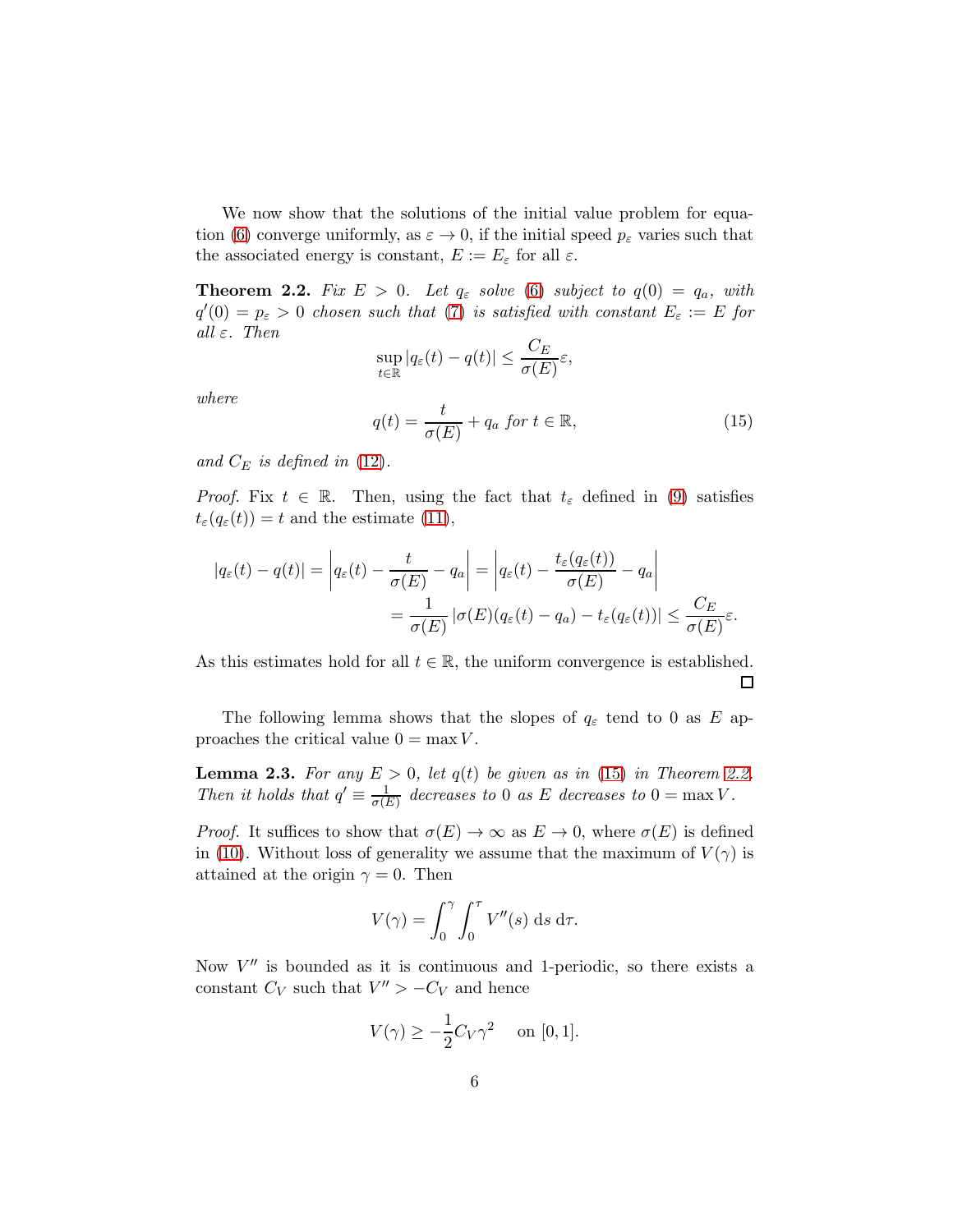Thus, for any  $E > 0$ 

$$
\sigma(E) = \int_0^1 \frac{1}{\sqrt{2(E - V(\gamma))}} d\gamma
$$
  
\n
$$
\geq \int_0^1 \frac{1}{\sqrt{2E + C_V \gamma^2}} d\gamma
$$
  
\n
$$
= \frac{1}{\sqrt{C_V}} \operatorname{arcsinh}\left(\sqrt{\frac{C_V}{2E}}\right).
$$

Taking  $E \to 0$ , it follows that  $\sigma(E) \to \infty$ , which establishes the claim.  $\Box$ 

We recall that so far only the case  $E > 0$  was considered. For  $E \leq 0$ , the corresponding solutions of [\(6\)](#page-3-1) are either separatrices or periodic trajectories with amplitudes of order  $\varepsilon$ . This follows directly from the phase portrait, since the spacing of equilibria (in direction of q) is  $O(\varepsilon)$ . Therefore, in the limit  $\varepsilon \to 0$ , solutions converge to constant solutions (and hence zero slope). As a consequence, one can see from Lemma [2.3](#page-5-2) and Theorem [2.2](#page-5-1) that the slope of the limiting solution depends continuously on E.

We now consider the case where the initial data is fixed,  $q_{\varepsilon}(0) = q_a \neq$ 0 and  $q'_{\varepsilon}(0) = p_a > 0$ , but the energy  $E_{\varepsilon}$  is allowed to vary. We show this setting does not lead to a unique limit. Indeed, there is a family of possible limit lines with different slopes; this can be achieved by exploiting the periodicity of  $V$ . So the homogenisation of the initial value problem is, unlike the problem with fixed initial position and fixed energy, not well posed.

<span id="page-6-0"></span>**Theorem 2.4.** Let  $q_{\varepsilon}$  solve [\(6\)](#page-3-1) subject to  $q_{\varepsilon}(0) = q_a \neq 0$  and  $q'_{\varepsilon}$  $e'_{\varepsilon}(0)=p_a>0.$ Then there exists a non-empty interval  $I$ , depending only on  $\min V$  and  $p_a$ , such that for all  $\alpha \in I$  there exists a sequence  $\{\varepsilon_k\}_{k\in\mathbb{N}}$  converging to zero such that the corresponding solutions  $q_{\varepsilon_k}$  converge uniformly to the line  $q(t) = \alpha t + q_a$ . In particular, if  $p_a < \sqrt{-2 \min V}$ , then  $\inf I = 0$ .

*Proof.* Fix any  $E > 0$  such that  $\min V \le E - \frac{1}{2}p_a^2 \le 0$ . Define  $\varepsilon_k$  for  $k \in \mathbb{N}$ as

$$
\varepsilon_k = \frac{q_a}{V_0^{-1} + k},
$$

where  $V_0^{-1}$  satisfies  $V(V_0^{-1}) = E - \frac{1}{2}$  $\frac{1}{2}p_a^2$ , which is possible for the given choice of E. This sequence  $\{\varepsilon_k\}_{k\in\mathbb{N}}$  obviously converges to 0, and the associated solutions  $q_{\varepsilon_k}$  of the initial value problem all have fixed energy E. Note that this utilises that a fixed  $q_a \neq 0$  results in different values of the potential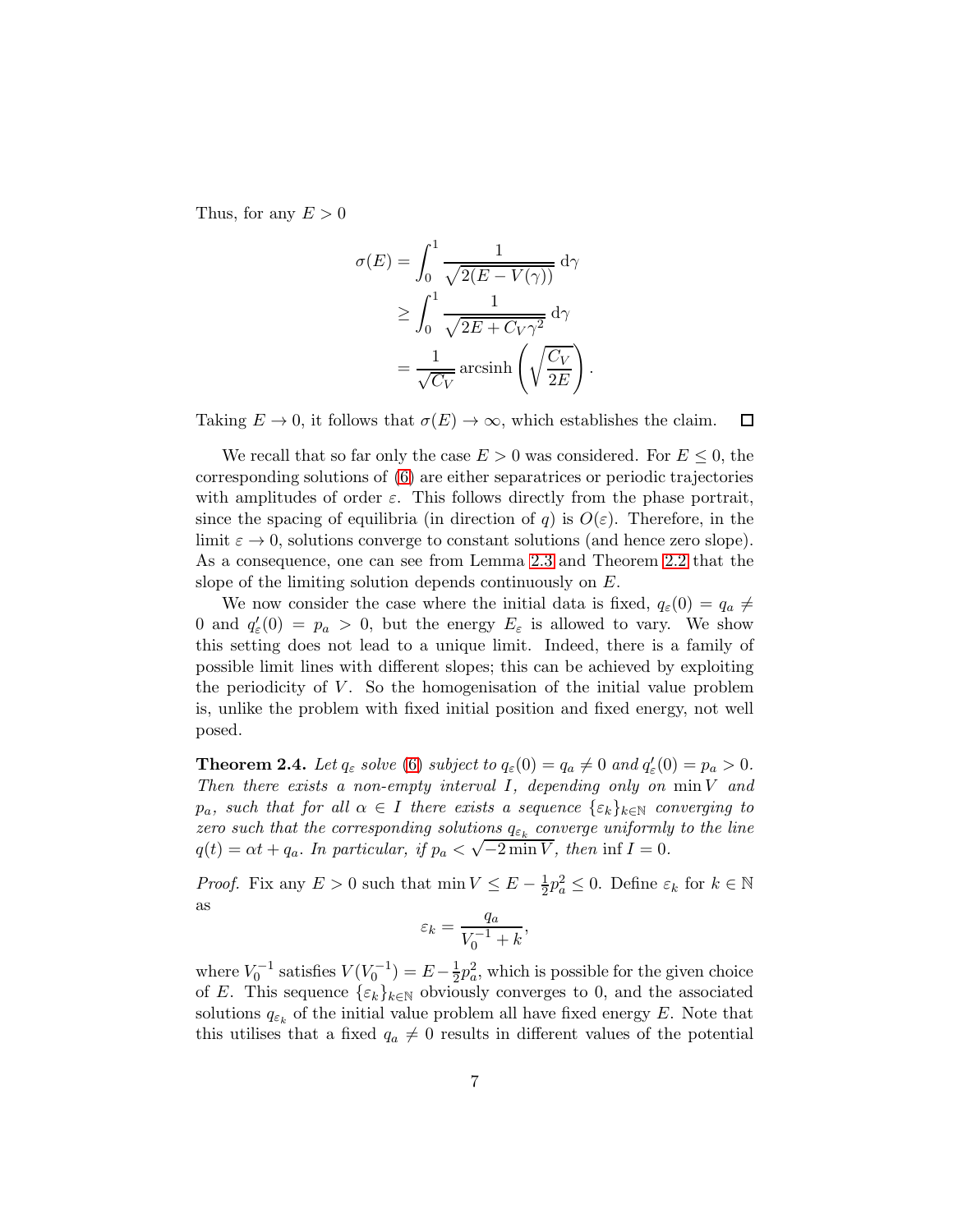energy  $V(q_a/\varepsilon)$  by periodicity of V, as  $\varepsilon \to 0$ . Thus the sequence  ${q_{\varepsilon_k}}_{\varepsilon_k}$ satisfies the assumptions of Theorem [2.2.](#page-5-1) Consequently  $q_{\varepsilon_k}$  converges to q given in [\(15\)](#page-5-0). This can be repeated for any  $E > 0$  provided min  $V \leq$  $E-\frac{1}{2}$  $\frac{1}{2}p_a^2 \leq 0$ . The set I can thus be defined as

$$
I := \left\{ \frac{1}{\sigma(E)} \mid E \in \left( \min \left\{ \left( \frac{1}{2} p_a^2 + \min V \right), 0 \right\}, \frac{1}{2} p_a^2 \right] \right\}
$$

(so E lies in a half-open set). If  $p_a < \sqrt{-2 \min V}$ , then  $\min \{(\frac{1}{2}p_a^2 + \min V), 0\}$ 0, so we can consider the limit  $E \to 0$ . Since by Lemma [2.3](#page-5-2)

$$
\lim_{E \to 0} \frac{1}{\sigma(E)} = 0,
$$

it follows that inf  $I = 0$  as claimed.

In summary, the results of this section show that the homogenisation of the one-dimensional Hamiltonian problem with fixed initial position and fixed total energy  $E$  is meaningful, while the same problem with fixed initial position and momentum has a family of solutions. The need to keep the energy E fixed makes an averaging approach using the Maupertuis principle natural, and we will present the result in Section [3.](#page-10-0)

#### <span id="page-7-3"></span>2.2 The one-dimensional boundary value problem

In this section, we solve [\(6\)](#page-3-1) in one space dimension for  $q_{\varepsilon}$  such that  $q_{\varepsilon}(0) = q_a$ and  $q_{\varepsilon}(T_{\varepsilon}) = q_b$ . We consider the cases when either  $T_{\varepsilon} := T$  is fixed or  $E_{\varepsilon} := E$  is fixed for all  $\varepsilon > 0$  where, as before, E and  $E_{\varepsilon}$  describe the energy defined by [\(7\)](#page-3-2). Fixing  $T_{\varepsilon}$  requires that the energy (7) depends on  $\varepsilon$  in order to ensure that we reach the boundary value  $q_{\varepsilon}(T_{\varepsilon}) = q_b$ . Similarly, fixing  $E_{\varepsilon}$  requires that the arrival time  $T_{\varepsilon}$  given by  $T_{\varepsilon} := t_{\varepsilon}(q_b)$  depends on  $\varepsilon$ . We first consider the case of fixed energy.

<span id="page-7-1"></span>**Theorem 2.5.** Fix  $E > 0$  and suppose  $q_{\varepsilon}$  satisfies [\(6\)](#page-3-1) with  $q_{\varepsilon}(0) = q_a$ ,  $q_{\varepsilon}(T_{\varepsilon}) = q_b$  and

<span id="page-7-0"></span>
$$
\frac{1}{2}|q'_{\varepsilon}(t)|^2 + V(q_{\varepsilon}(t)/\varepsilon) = E, \quad t \in \mathbb{R}.
$$
 (16)

Let  $t_{\varepsilon}$  be given by [\(9\)](#page-3-4), then  $t_{\varepsilon} \to \overline{t}$  uniformly as  $\varepsilon \to 0$ , where

<span id="page-7-2"></span>
$$
\bar{t}(q) = \sigma(E)(q - q_a),\tag{17}
$$

with  $\sigma$  as defined in [\(10\)](#page-3-5). Furthermore,  $T_{\varepsilon} \to \overline{T}$  as  $\varepsilon \to 0$ , where

$$
\bar{T} = \sigma(E)(q_b - q_a). \tag{18}
$$

 $\Box$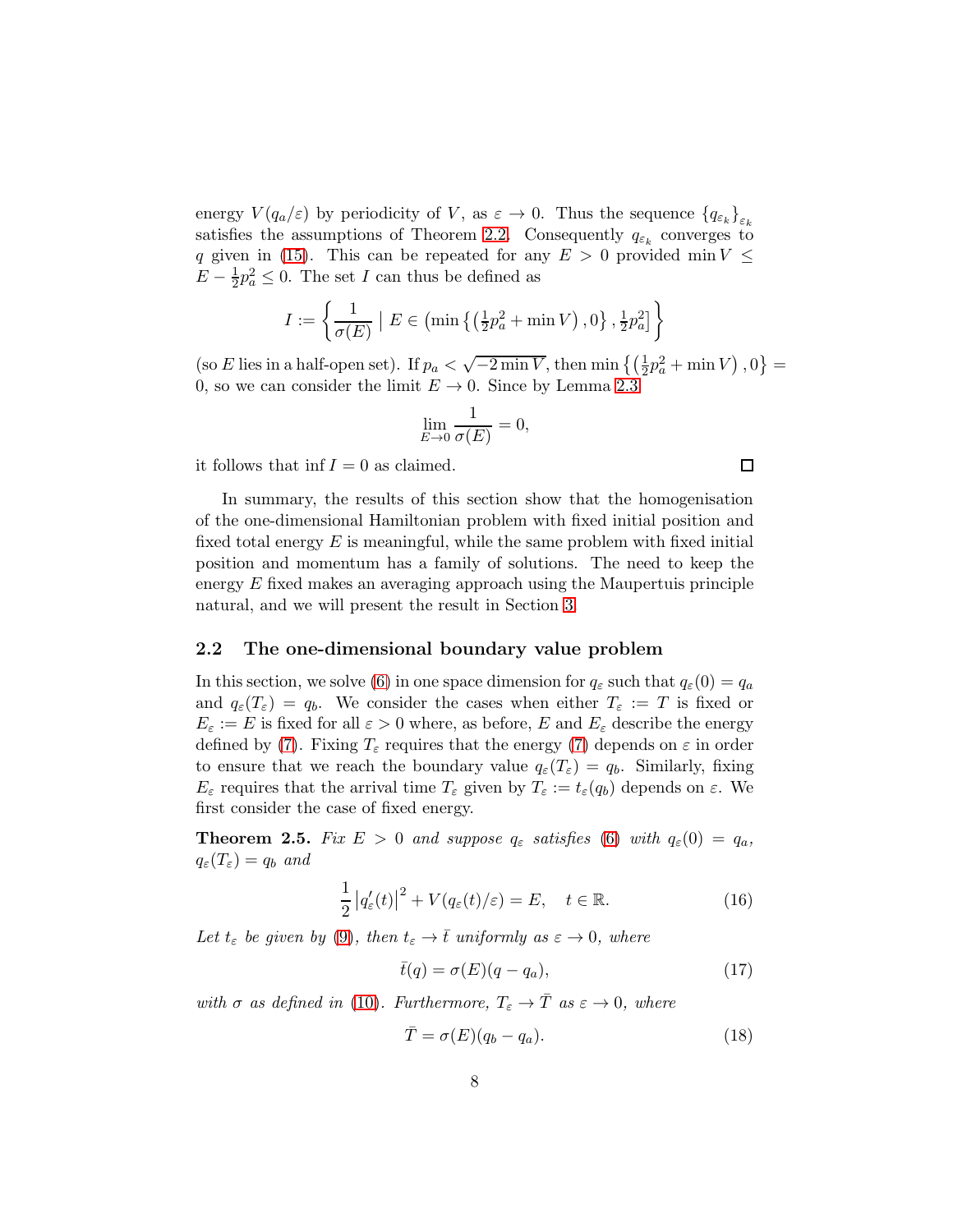*Proof.* Without loss of generality, we assume  $q_b > q_a$ . It follows from solv-ing [\(16\)](#page-7-0) for  $t = 0$  that  $p_{\varepsilon} = q'_{\varepsilon}(0)$  satisfies

$$
p_{\varepsilon} = \sqrt{2(E - V(q_a/\varepsilon))}
$$

(we recall  $E > 0 = \max V$ ; the sign is taken to be positive since  $q_b > q_a$ ). It follows from Lemma [2.1](#page-4-4) that  $t_{\varepsilon} \to \overline{t}$  uniformly as  $\varepsilon \to 0$ . In order to show that  $q_{\varepsilon}$  solves the boundary value problem, observe that  $T_{\varepsilon} = t_{\varepsilon}(q_b)$  gives the unique arrival time. The fact that  $T_{\varepsilon} \to T$  follows from the uniform convergence of  $t_{\varepsilon}$ . convergence of  $t_{\varepsilon}$ .

<span id="page-8-1"></span>**Corollary 2.6.** Let  $E > 0$  be fixed. The sequence  $q_{\varepsilon}$  in Theorem [2.5](#page-7-1) converges uniformly as  $\varepsilon \to 0$  to q given in [\(15\)](#page-5-0). Furthermore  $q(T) = q_b$ .

*Proof.* The first part follows from the fact that  $t_{\varepsilon} \to t$  as  $\varepsilon \to 0$  uniformly and the argument establishing Theorem [2.2.](#page-5-1) The second part can be shown as follows. Let  $\eta > 0$ , then

$$
\left|q(\overline{T})-q_b\right| \leq \left|q(\overline{T})-q_{\varepsilon}(\overline{T})\right| + \left|q_{\varepsilon}(\overline{T})-q_{\varepsilon}(T_{\varepsilon})\right| + \left|q_{\varepsilon}(T_{\varepsilon})-q_b\right|.
$$

By assumption,  $q_{\varepsilon}(T_{\varepsilon}) = q_b$ , so the last term vanishes. Since  $q_{\varepsilon}$  converges pointwise to q, there exists  $\varepsilon_0$  such that  $\varepsilon < \varepsilon_0$  implies  $|q(\bar{T}) - q_{\varepsilon}(\bar{T})| < \eta/2$ . As  $q_{\varepsilon}$  converges to q uniformly, the family  $\{q_{\varepsilon}\}_\varepsilon$  is equicontinuous by the 'converse' direction in the Arzelà-Ascoli Theorem. Hence, by standard arguments we may take  $\varepsilon < \varepsilon_1$  such that  $|q_\varepsilon(T_\varepsilon) - q_\varepsilon(\bar{T})| < \eta/2$ . Consequently, for  $\varepsilon < \min\{\varepsilon_0, \varepsilon_1\}$ , it follows that  $|q(\bar{T}) - q_b| < \eta$ . Since  $\eta$  was arbitrary, the result holds.

We now study the case of fixed arrival times  $T_{\varepsilon} := T$ .

<span id="page-8-0"></span>**Theorem 2.7.** Fix  $T > 0$  and let  $q_{\varepsilon}$  satisfy [\(6\)](#page-3-1) with  $q_{\varepsilon}(0) = q_a$ ,  $q_{\varepsilon}(T) = q_b$ and

$$
\frac{1}{2}|q'_{\varepsilon}(t)|^2 + V(q_{\varepsilon}(t)/\varepsilon) = E_{\varepsilon} \text{ for } t \in \mathbb{R},
$$
\n(19)

for some  $E_{\varepsilon} > 0$ . Let  $t_{\varepsilon}$  be defined by [\(9\)](#page-3-4). Then there exists a subsequence (not relabelled)  $E_{\varepsilon}$  and  $E > 0$  such that  $t_{\varepsilon} \to \overline{t}$  uniformly, where  $\overline{t}$  is given by [\(17\)](#page-7-2), and  $E_{\varepsilon} \to \bar{E}$  as  $\varepsilon \to 0$ .

*Proof.* Without loss of generality, assume  $q_b > q_a$ . We seek  $E_\varepsilon > 0$  such that  $t_{\varepsilon}(q_b) = T$ , where  $t_{\varepsilon}$  is defined in [\(9\)](#page-3-4). We define  $\tau_{\varepsilon}$  as

$$
\tau_{\varepsilon}(e) := \int_{q_a}^{q_b} \frac{1}{\sqrt{2(e - V(s/\varepsilon))}} ds.
$$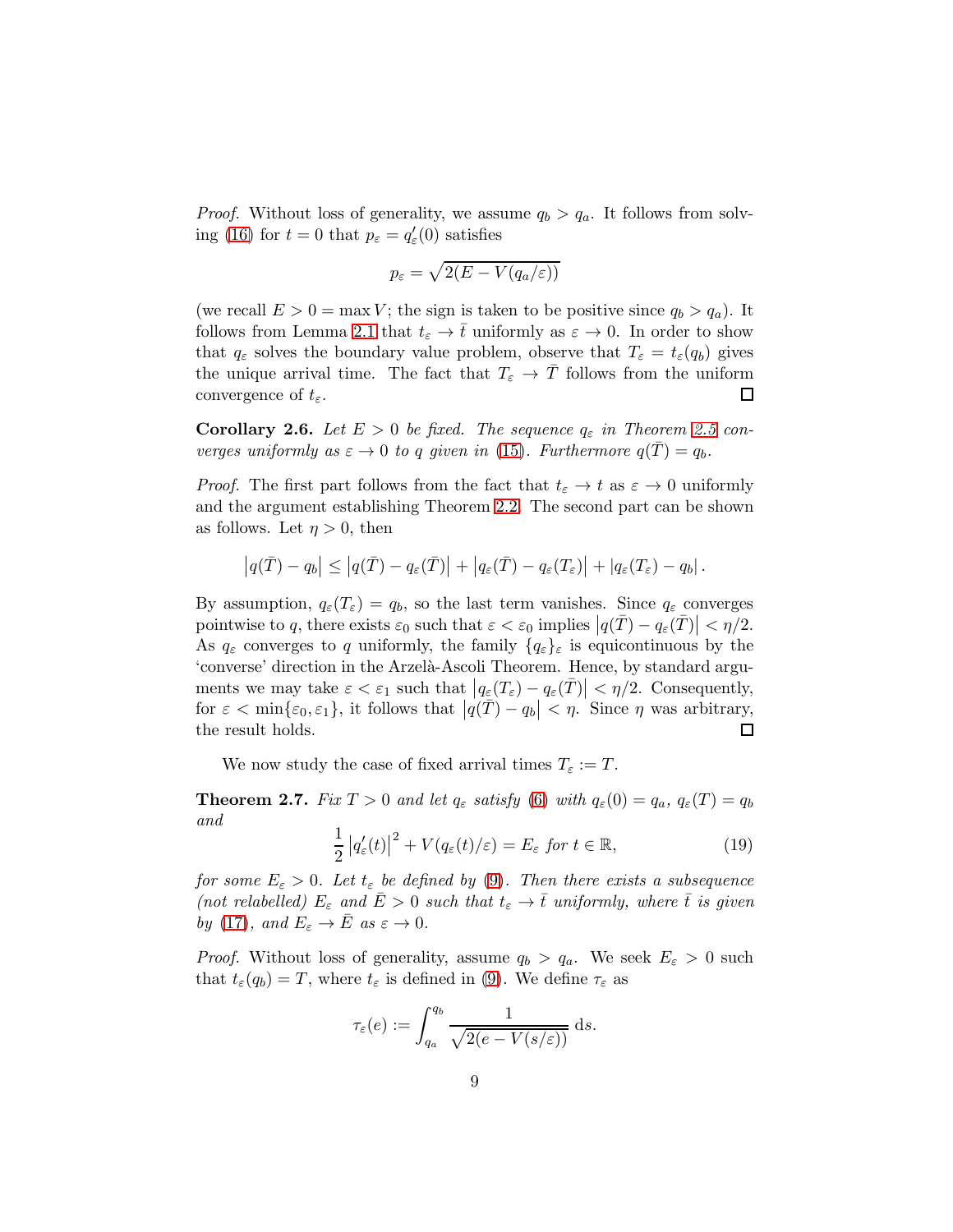Since max  $V = 0$ , it follows that

$$
\int_{q_a}^{q_b} \frac{1}{\sqrt{2(e - V(s/\varepsilon))}} ds \le \int_{q_a}^{q_b} \frac{1}{\sqrt{2e}} ds,
$$

and thus  $\tau_{\varepsilon} \to 0$  as  $e \to \infty$ . Fixing  $e > 0$ , since  $\tau_{\varepsilon}(e) \to \sigma(e)(q_b - q_a)$  as  $\varepsilon \to 0$  by Lemma [2.1,](#page-4-4) there exists  $\varepsilon_0$  such that for  $\varepsilon < \varepsilon_0$ 

$$
\sigma(e)(q_b-q_a)-1<\tau_{\varepsilon}(e).
$$

By Lemma [2.3](#page-5-2) it follows that  $\tau_{\varepsilon} \to \infty$  as  $e \to 0$ . Thus, since  $\tau_{\varepsilon}$  is continuous, it follows by the intermediate value theorem that there is a  $\tau_{\varepsilon}(E_{\varepsilon}) = T$ , and for this choice of  $E_{\varepsilon}$ ,  $t_{\varepsilon}(q_b) = T$ .

The next step is to show that the sequence  $E_{\varepsilon}$  is bounded. Suppose the contrary. Then there exists a subsequence (not relabelled) such that  $E_{\varepsilon} \to \infty$  as  $\varepsilon \to 0$ . It follows that

$$
T = \int_{q_a}^{q_b} \frac{1}{\sqrt{2(E_{\varepsilon} - V(\gamma/\varepsilon))}} d\gamma \le \frac{q_b - q_a}{\sqrt{2E_{\varepsilon}}} \to 0
$$

as  $\varepsilon \to 0$ . This contradicts the fact that T is a positive constant. As  $\{E_{\varepsilon}\}\)$ is bounded, we may pass to a convergent subsequence (not relabelled) and denote its limit as E. We now show that  $E > 0$ . It suffices to show that  $E \neq 0$ . Suppose by contradiction that  $E_{\varepsilon} \to 0$  as  $\varepsilon \to 0$ . By Lemma [2.1,](#page-4-4) there exists  $\varepsilon_0$  such that for  $\varepsilon < \varepsilon_0$ 

$$
\sigma(E_{\varepsilon})(q_b-q_a)-1
$$

Hence  $T \to \infty$ , since  $\sigma(E_{\varepsilon}) \to \infty$  as  $E_{\varepsilon} \to 0$  by Lemma [2.3,](#page-5-2) contradicting the finiteness of T. Thus  $E > 0$ , and using Lemma [2.1](#page-4-4) it follows for the subsequence  $E_{\varepsilon} \to \bar{E} > 0$  as  $\varepsilon \to 0$  that

$$
|t_{\varepsilon}(q) - \sigma(E_{\varepsilon})(q - q_a)| \leq \frac{2\varepsilon}{\sqrt{2E_{\varepsilon}}} < \frac{2\varepsilon}{\sqrt{\bar{E}}}
$$

for  $\varepsilon < \varepsilon_0$ , where  $\varepsilon_0$  is chosen such that

<span id="page-9-0"></span>
$$
\left|E_{\varepsilon}-\bar{E}\right|<\bar{E}/2.\tag{20}
$$

 $\Box$ 

It follows that  $t_{\varepsilon} \to t$  uniformly as  $\varepsilon \to 0$ .

**Corollary 2.8.** Fix  $T > 0$ . Then any convergent subsequence  $q_{\varepsilon}$  as in Theorem [2.7,](#page-8-0) with  $E_{\varepsilon} \to \bar{E}$ , converges uniformly as  $\varepsilon \to 0$  to q defined *in*  $(15)$ .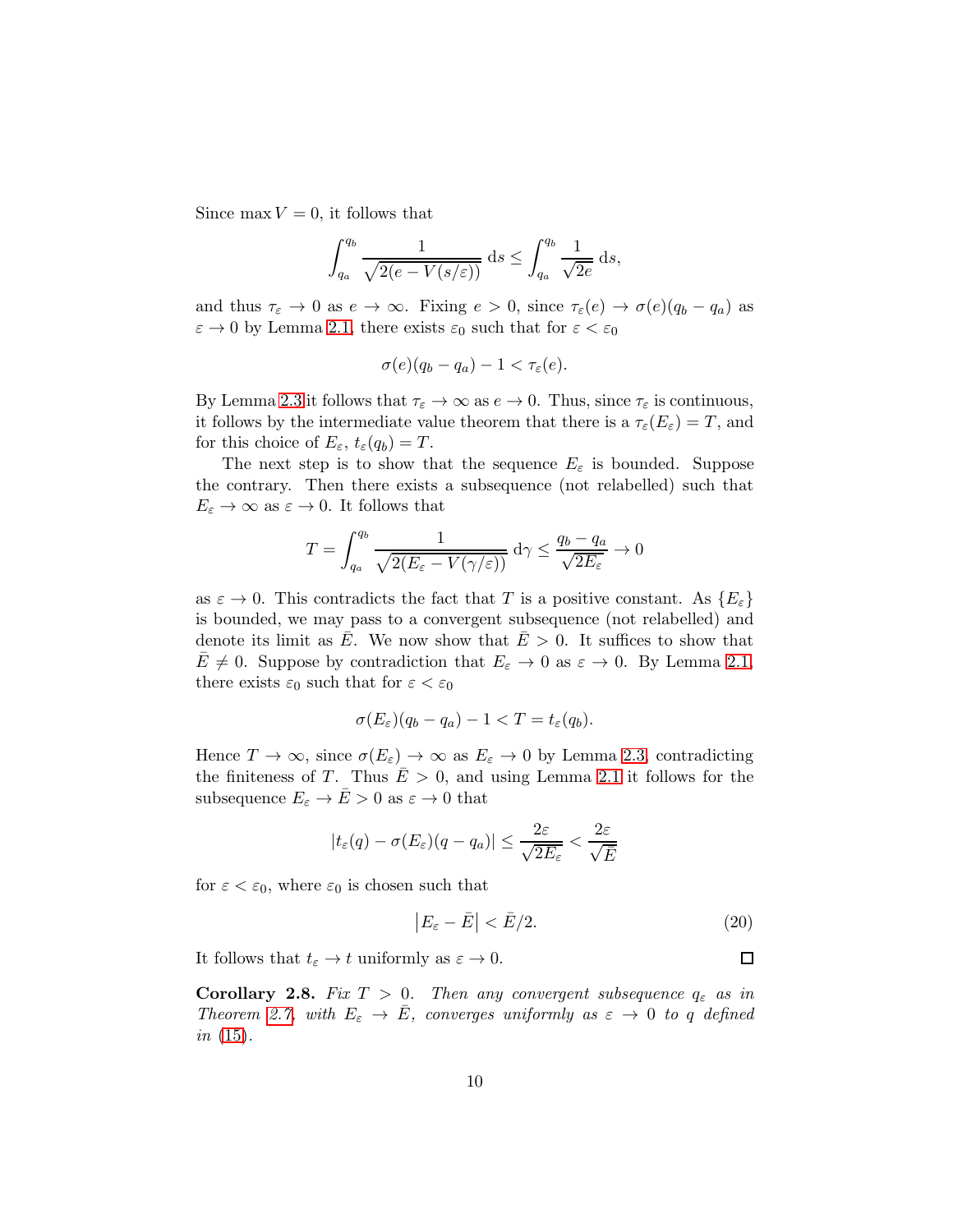Proof. We can argue along the lines of the proof of Corollary [2.6,](#page-8-1) noting that  $T_{\varepsilon} = T$  is fixed. To obtain a uniform bound observe that there exists  $\varepsilon_0$  such that for  $\varepsilon < \varepsilon_0$  the inequality in [\(20\)](#page-9-0) hold. Then we can apply the same line of reasoning as in the proof of Theorem [2.7.](#page-8-0) 口

The results in this section are analogous to those for the initial value problem, in the sense that the averaging problem with fixed total energy E gives a well-defined limit. This suggests that averaging via the Maupertuis principle is promising, and indeed we will show this in the next section. One can see that, analogously to the initial-value problem studied in Section [2.1,](#page-4-5) the second natural problem, namely now with a fixed final time  $T$ , can have multiple subsequences with different limits, as in the setting of Theorem [2.4.](#page-6-0)

## <span id="page-10-0"></span>3 Effective one-dimensional dynamics: Homogenisation techniques

Theorem [2.2](#page-5-1) gives a complete description of the solution trajectories for the initial value problem [\(6\)](#page-3-1) in the limit  $\varepsilon \to 0$ . We now show that both the proposed averaging procedure via the Maupertuis principle and the established homogenisation technique via Hamilton-Jacobi theory recover this result. An analogous statement holds for the boundary value problem with fixed energy, where the effective limit is given in Theorem [2.5.](#page-7-1) In particular, the results of this section show that the averaging approaches via Maupertuis and Hamilton agree in one space dimension.

#### <span id="page-10-2"></span>3.1 Effective one-dimensional dynamics via Maupertuis

The proposed averaging approach via Maupertuis recovers the result of Theorem [2.2](#page-5-1) in a trivial manner. Indeed, the geodesic connecting two given points is the straight line segment joining these points, hence the minimisation of the Jacobi functional immediately yields a straight line, as [\(15\)](#page-5-0) in Theorem [2.2.](#page-5-1) All nontrivial information is contained in the time reparametrisation. The parametrisation [\(4\)](#page-1-3) is the limit given in [\(17\)](#page-7-2) with [\(10\)](#page-3-5).

#### <span id="page-10-1"></span>3.2 Effective one-dimensional dynamics via Hamilton-Jacobi

We now show that the traditional averaging approach via Hamilton-Jacobi theory recovers the same effective limit as the explicit computation (Theorem [2.2\)](#page-5-1) and Maupertuis averaging (Section [3.1\)](#page-10-2). In the Hamilton-Jacobi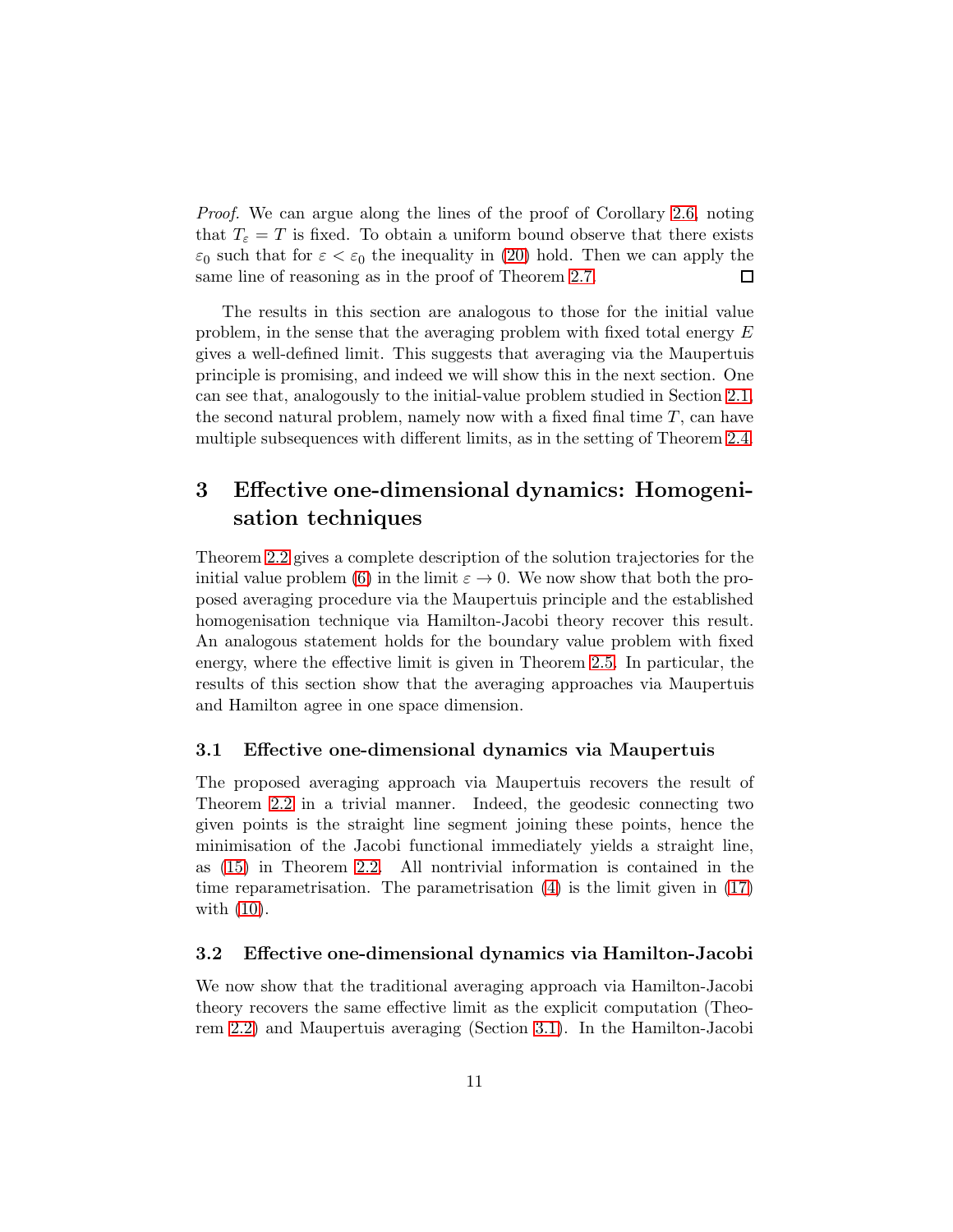approach, the Hamiltonian dynamics is reformulated equivalently as Hamilton-Jacobi equation

<span id="page-11-0"></span>
$$
\partial_t u_{\varepsilon}(x,t) = \mathcal{H}\left(\frac{x}{\varepsilon}, \partial_x u_{\varepsilon}(x,t)\right),\tag{21}
$$

where  $\partial_t$  and  $\partial_x$  denote the partial derivatives with respect to t and x. The Hamiltonian  $\mathscr H$  is given by

$$
\mathscr{H}(q,p) = \frac{1}{2}|p|^2 + V(q).
$$

A key result of [\[LPV87\]](#page-20-0) is that the viscosity solutions  $u_{\varepsilon}$  of [\(21\)](#page-11-0) converge, as  $\varepsilon \to 0$ , to a solution u of a Hamilton-Jacobi equation of the form

<span id="page-11-1"></span>
$$
\partial_t u(x,t) = \tilde{\mathcal{H}}\left(\partial_x u(x,t)\right). \tag{22}
$$

For the one-dimensional problem considered here, the effective Hamiltonian  $\mathcal{\bar{H}}$  has been calculated in [\[LPV87,](#page-20-0) [E91,](#page-20-1) [Gom00,](#page-20-8) [EG01,](#page-20-2) [EG02\]](#page-20-3) and is defined as

<span id="page-11-2"></span>
$$
\tilde{\mathcal{H}}(p) := \begin{cases} 0 & \text{if } |p| \le \int_0^1 \sqrt{-2V(\gamma)} \, d\gamma, \\ \alpha & \text{if } |p| = \int_0^1 \sqrt{2(\alpha - V(\gamma))} \, d\gamma. \end{cases} \tag{23}
$$

The "flat piece" occurring in the in the Hamiltonian, due to the lack of differentiability in the corresponding Lagrangian, has been described as "trapping" (see the discussion in [\[E91,](#page-20-1) Section 7]). In order to solve the Hamilton-Jacobi PDE [\(22\)](#page-11-1), one uses the ansatz  $u(x,t) = v(x) + w(t)$ . Substituting this into [\(22\)](#page-11-1) it follows that

$$
w'(t) = E,
$$
  

$$
\bar{\mathcal{H}}(v'(x)) = E,
$$

for some  $E \in \mathbb{R}$ . Reserving the free constant of integration for the spatial part  $v(x)$ , we can fix  $w(t) = Et$ . By [\(23\)](#page-11-2) for any  $E > 0$  one has that either

$$
v'(x) = \int_0^1 \sqrt{2(E - V(\gamma))} \, d\gamma \quad \text{or} \quad v'(x) = -\int_0^1 \sqrt{2(E - V(\gamma))} \, d\gamma.
$$

Consequently a solution of [\(22\)](#page-11-1) is

$$
u_{\pm}(x,t) = \pm \left(\int_0^1 \sqrt{2(E - V(\gamma))} \, d\gamma\right) x + Et + C. \tag{24}
$$

for some  $C \in \mathbb{R}$ . We recall Jacobi's Theorem, paraphrased for this context, from [\[Eva98,](#page-20-9) Section 3.2, Theorem 1], which connects the function  $u$  to trajectories of [\(6\)](#page-3-1).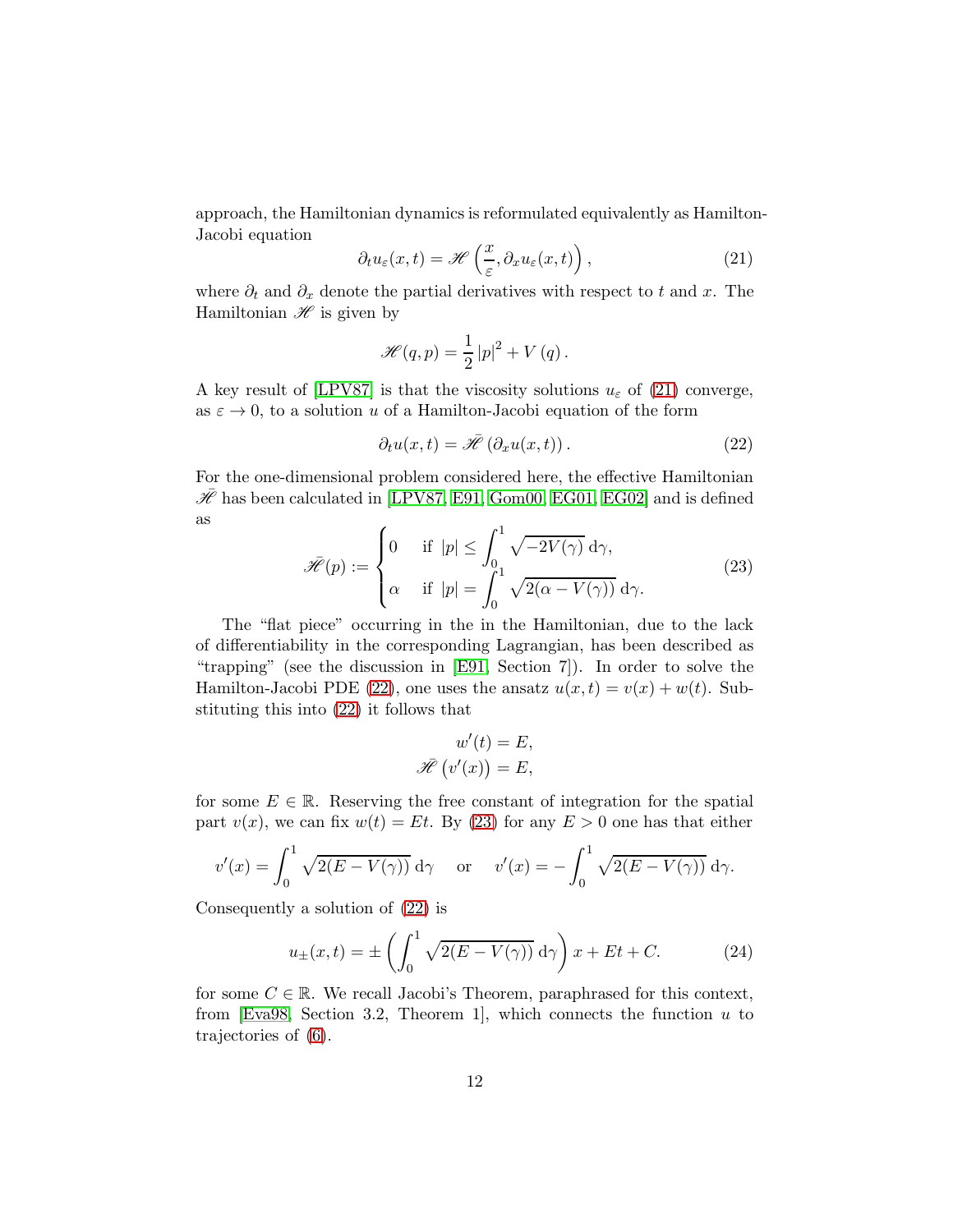**Theorem 3.1.** Let  $u \in C^2(\mathbb{R})$  solve [\(22\)](#page-11-1). Assume that q satisfies the ODE

$$
q' = \tilde{\mathcal{H}}'(p),\tag{25}
$$

where  $p = \partial_x u(q)$ ; the slight abuse of notation introduced by re-using q and  $\mathscr H$  is motivated by the fact that q and p are solutions to the characteristic equations for [\(22\)](#page-11-1), namely

$$
q' = \bar{\mathcal{H}}'(p),
$$
  

$$
p' = 0.
$$

The inverse function theorem, assuming that

$$
p > \int_0^1 \sqrt{-2V(\gamma)} \, \mathrm{d}\gamma,
$$

gives that

$$
\bar{\mathscr{H}}'(p) = \frac{1}{p'(\bar{\mathscr{H}}(p))},
$$

where

<span id="page-12-0"></span>
$$
p(\alpha) := \int_0^1 \sqrt{2(\alpha - V(\gamma))} \, d\gamma, \text{ for } \alpha > 0.
$$
 (26)

Now  $\bar{\mathscr{H}}(p) = E$  and therefore

$$
q' = \frac{1}{p'\left(\bar{\mathscr{H}}(p)\right)} = \frac{1}{p'\left(E\right)}.
$$

An integration, given the initial position  $q_a$  at  $t = 0$ , results in [\(15\)](#page-5-0). The fact that  $\sigma(E) = p'(E)$  can be seen by differentiating p defined in [\(26\)](#page-12-0) and a comparison with [\(10\)](#page-3-5). We have thus shown that the solutions obtained by averaging the Hamilton-Jacobi equation coincide with those obtained by the direct homogenisation of Hamilton's ODEs.

Having established the equivalence of explicit computation, Maupertuis averaging and Hamilton-Jacobi averaging for fixed energy  $E$ , we close the section on Hamilton-Jacobi theory by remarking that in the situation studied,  $\mathscr{H} \in C^1(\mathbb{R})$ . Indeed, we have just shown that  $\mathscr{H}'(p) = \frac{1}{\sigma(E)}$  $\frac{1}{\sigma(\mathscr{H}(p))} \to 0$  by Lemma [2.3](#page-5-2) as  $p \to \int_0^1 \sqrt{-2V(\gamma)} d\gamma$ . Since  $\mathscr{H}'(p) > 0$  for  $p > \int_0^1 \sqrt{-2V(\gamma)} \, d\gamma$ , it also holds that  $\mathscr{H}(p) \to 0$  as  $p \to \int_0^1 \sqrt{-2V(\gamma)} \, d\gamma$ by [\(23\)](#page-11-2); therefore  $\bar{\mathscr{H}} \in C^1(\mathbb{R})$ .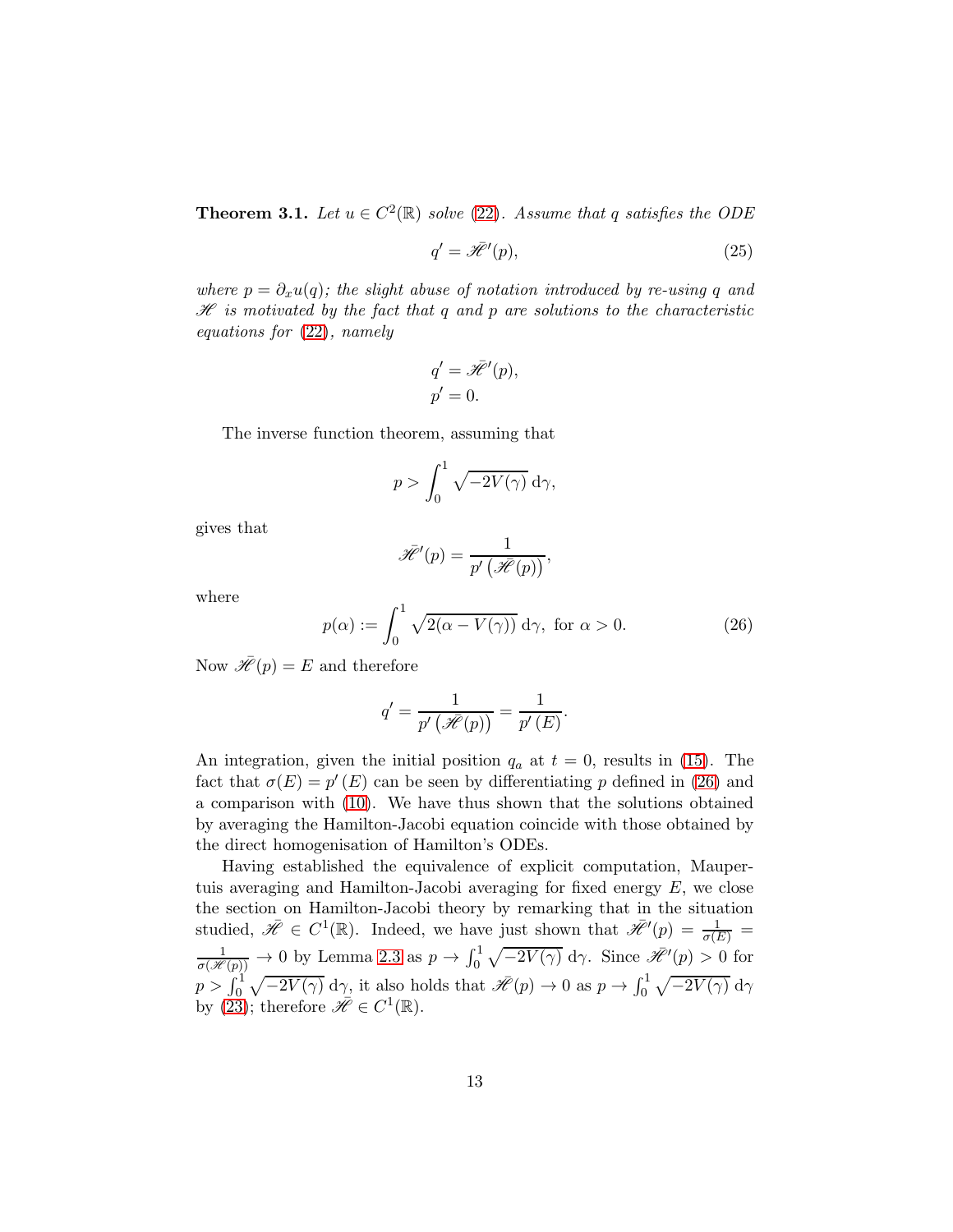## 4 Higher dimensional effective dynamics

In this section, we consider the effective dynamics of

<span id="page-13-0"></span>
$$
\ddot{q}_{\varepsilon} = -\frac{1}{\varepsilon} \,\nabla V\left(\frac{q_{\varepsilon}}{\varepsilon}\right), \, \varepsilon > 0,\tag{27}
$$

where we choose  $q(0) = q_a$  with  $E > 0$  fixed. The standing assumptions on V are that  $V \in L^{\infty}(\mathbb{R}^m) \cap C^2(\mathbb{R}^m)$ , that V is  $[0,1]^m$ -periodic and that  $\max V = 0$ . One can consider this problem using the Hamilton-Jacobi PDE as discussed in [\[LPV87\]](#page-20-0). In this section, we describe an alternative based on the Maupertuis principle. Recall that the Jacobi length functional, whose critical points are reparametrisation of the solutions to  $(27)$ , is given by  $(3)$ ,

<span id="page-13-1"></span>
$$
\mathscr{M}_E^{\varepsilon}[\gamma] := \int_0^1 2(E - V(\gamma(s)/\varepsilon)) \left\| \gamma'(s) \right\|^2 \, \mathrm{d}s \text{ for } \gamma \colon [0,1] \to \mathbb{R}^m. \tag{28}
$$

Since the Maupertuis formulation is a geometric one, it turns out that averaging results are readily available in the case considered here, namely  $E > 0 = \max V$ . We collect the results below.

As before, we are interested in the convergence of solutions of [\(27\)](#page-13-0) as  $\varepsilon \to 0$ . A tool to study the convergence of minimisers is Γ−convergence (see for example [\[B02,](#page-19-2) [D93\]](#page-20-10)).

**Definition** (Γ-convergence). Let  $F_{\varepsilon}: X \to [0, \infty], F: X \to [0, \infty]$  be functionals defined on a metric space  $(X, d)$ . Then  $F_{\varepsilon} \stackrel{\Gamma}{\longrightarrow} F$  if for every  $u \in X$ and any sequence  $\{u_{\varepsilon}\}_{{\varepsilon}>0}\subset X$  such that  $u_{\varepsilon}\stackrel{d}{\to}u$ , one has

$$
\liminf_{\varepsilon \to 0} F_{\varepsilon}(u_{\varepsilon}) \ge F(u),
$$

and if in addition for every  $u \in X$  there exists a sequence  $\{u_{\varepsilon}\}_{{\varepsilon}>0} \subset X$  such that  $u_{\varepsilon} \stackrel{d}{\rightarrow} u$  with

$$
\limsup_{\varepsilon \to 0} F_{\varepsilon}(u_{\varepsilon}) \le F(u),
$$

where  $\stackrel{d}{\rightarrow}$  denotes convergence in the given metric. To indicate the underlying topology, we write  $\Gamma(L^2)$  for  $\Gamma$ -convergence in  $L^2$ .

The notion of Γ-convergence gives, along with suitable coercivity estimates, sufficient conditions to ensure that minimisers converge to minimisers of the limiting functional. The next result studies the Γ-convergence of Jacobi functionals and gives a characterisation of the limit. In the case we consider, it follows that [\(28\)](#page-13-1) is the energy functional of a Riemannian metric, whose Γ−convergence has been previously determined [\[BD98,](#page-19-3) Chapter 16]. We re-state the result for the functional [\(28\)](#page-13-1).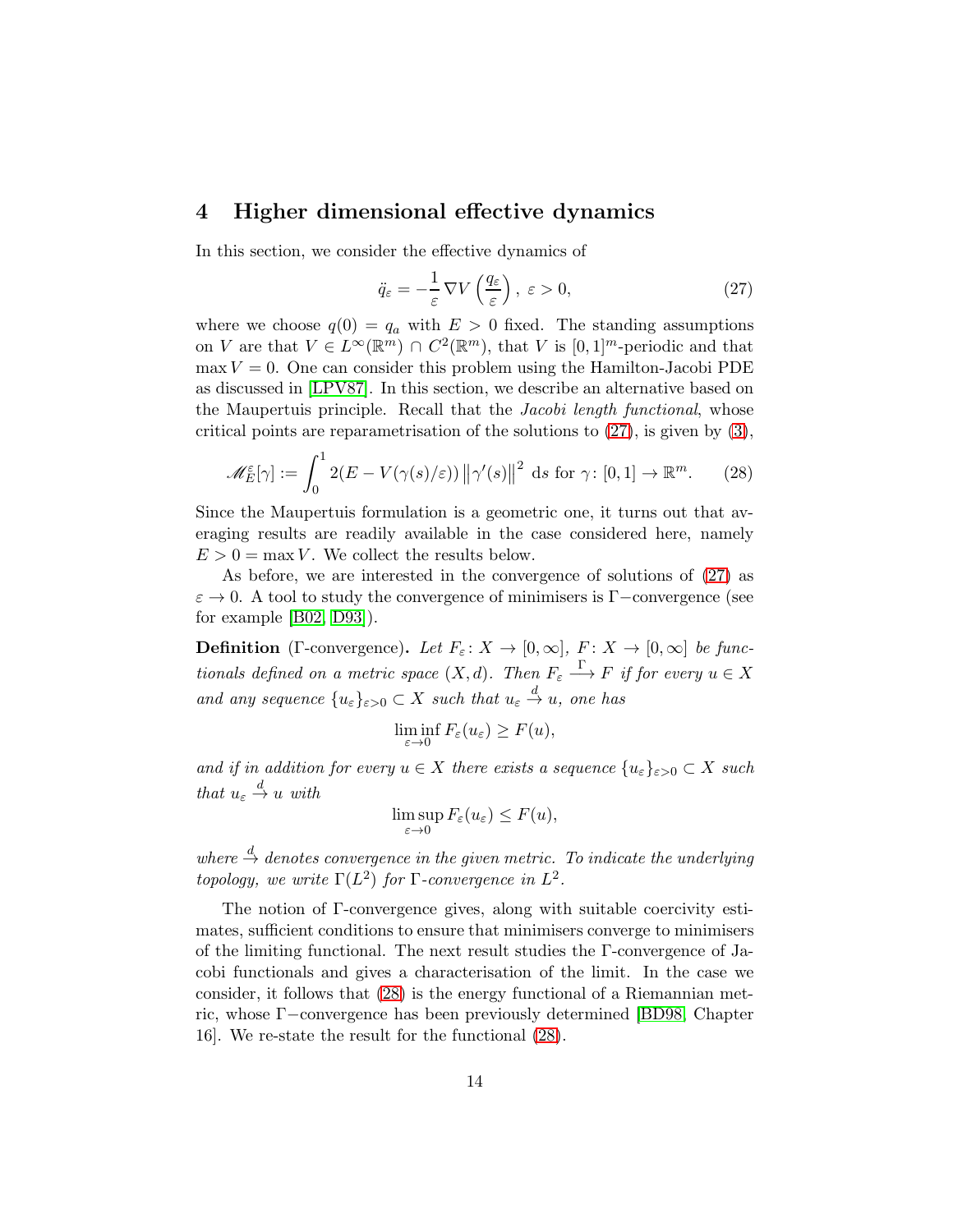<span id="page-14-0"></span>**Theorem 4.1.** Fix  $E > 0$ . There exists a non-negative convex function  $\overline{\mathscr{M}}: \mathbb{R}^m \to \mathbb{R}$  such that

$$
\Gamma(L^2) - \lim_{\varepsilon \to 0} \mathscr{M}_E^{\varepsilon}[\gamma] = \int_0^1 \bar{\mathscr{M}}(\gamma'(s)) \, ds
$$

for  $\gamma \in H^1(0,1)$ . Furthermore, the function  $\overline{\mathscr{M}}$  satisfies

$$
\overline{\mathscr{M}}(z) := \lim_{\varepsilon \to 0} \inf \left\{ \mathscr{M}_E^{\varepsilon}[\gamma] \mid \gamma \in H^1(0,1), \gamma(0) = 0, \gamma(1) = z \right\}.
$$

Restricting the class of curves joining two specified points in  $\mathbb{R}^m$  does not affect the Γ-convergence result for the Jacobi energy or length functional; to see this, one can apply [\[BD98,](#page-19-3) Proposition 11.7]. It is natural to ask what properties the effective energy density  $\overline{\mathscr{M}}$  possesses, and whether the formula for  $\overline{\mathscr{M}}$  can be evaluated for specific potentials. We first note that the function  $\overline{\mathcal{M}}$  is in general not a quadratic form, see [\[BD98,](#page-19-3) Chapter 16] for a counter-example. Instead,  $\overline{\mathscr{M}}$  describes a Finsler metric, that is,

$$
2E ||q||^2 \le \overline{\mathscr{M}}(q) \le 2(E - \min V) ||q||^2,
$$

and  $\overline{\mathcal{M}}$  is convex and 2-homogeneous (see [\[BBF02\]](#page-19-4)). Consequently, the  $\Gamma$ convergence of the Jacobi energy functional gives rise to a well-posed limit problem. By equicoercivity of the Jacobi energy functionals, one can apply the fundamental theorem of Γ-convergence [\[BD98,](#page-19-3) Theorem 7.2] to find that each sequence of minimisers has a convergent subsequence, whose limit is a geodesic of the limiting Finsler metric. Additionally, from [\[Bra92\]](#page-19-5) we have the following result for the Hamilton principle.

<span id="page-14-1"></span>**Theorem 4.2.** There exists a non-negative convex function  $\mathscr{L}: \mathbb{R}^m \to \mathbb{R}$ such that

$$
\Gamma(L^2) - \lim_{\varepsilon \to 0} \mathcal{L}_T^{\varepsilon}[q] = \int_0^T \bar{\mathcal{L}}(q'(t)) dt
$$

for  $q \in H^1(0,T)$ . Furthermore, the function  $\overline{\mathscr{L}}$  satisfies

$$
\bar{\mathscr{L}}(z) := \lim_{\varepsilon \to 0} \inf \left\{ \mathscr{L}_T^{\varepsilon}[q] \mid q \in H^1(0,T), q(0) = 0, q(T) = z \right\}.
$$

As with the Jacobi functional, the result continues to hold when restricted to the boundary value problem (compare Section [2.2\)](#page-7-3). In Theorems [4.1](#page-14-0) and [4.2](#page-14-1) we see that the Γ-limit is expressed in terms of the minimum values of boundary value problems.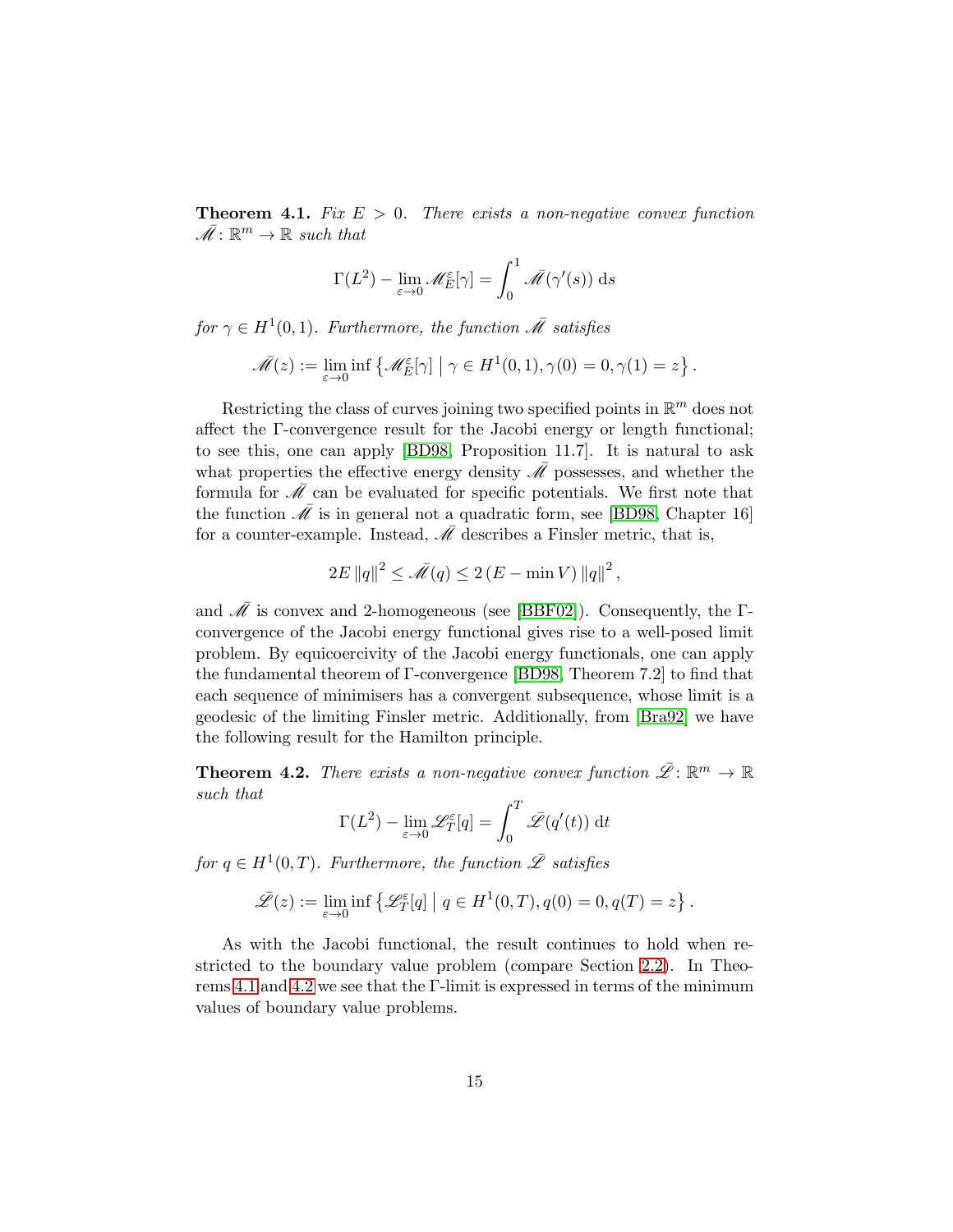#### <span id="page-15-0"></span>4.1 Relation between critical points of Maupertuis and Hamilton

In order to explore the relationship between  $\overline{\mathscr{M}}$  and  $\overline{\mathscr{L}}$  further, we need to develop the relationship between minimisers of  $\mathscr{M}_{E}^{\varepsilon}$  and  $\mathscr{L}_{T}^{\varepsilon}$ . As a first step, we demonstrate that suitable minimisers of the action functional also minimise of the Jacobi functional; it will then easily follow that the same holds for saddle points. For notational convenience, we assume that  $q_a, q_b \in$  $\mathbb{R}^m$  are fixed throughout this section. In addition, we define

$$
\Gamma := \{ \gamma \in H^1(0,1) \mid \gamma(0) = q_a, \gamma(1) = q_b \},
$$
  
\n
$$
G_T := \{ q \in H^1(0,T) \mid q(0) = q_a, q(T) = q_b \}.
$$

While there is only a minor difference between the spaces  $\Gamma$  and  $G_T$ , we keep them notationally different to emphasise the purpose of the curves in each space. Curves in  $\Gamma$  are thought of as admissible geodesics on which we evaluate the Jacobi functional, parametrised by arc-length. Curves in  $G_T$  are thought of as admissible trajectories of the action functional, parametrised by time.

<span id="page-15-3"></span>**Theorem 4.3.** Fix  $T > 0$  and  $\varepsilon > 0$  and let  $V \in C^2(\mathbb{R}^m) \cap L^{\infty}(\mathbb{R}^m)$  with  $\max V = 0$ . Suppose that  $\bar{q}$  minimises  $\mathcal{L}_T^{\varepsilon}$  in  $G_T$ . Let  $E_T \in \mathbb{R}$  be such that

<span id="page-15-1"></span>
$$
E_T := \frac{1}{2} ||\bar{q}'(t)||^2 + V(\bar{q}(t)/\varepsilon), \quad t \in [0, T].
$$
 (29)

There exists a diffeomorphism  $\psi: [0,1] \to [0,T]$  such that  $\overline{\gamma} := \overline{q} \circ \psi$  satisfies

$$
\mathscr{M}_{E_T}^\varepsilon[\bar{\gamma}] = \min \mathscr{M}_{E_T}^\varepsilon[\gamma],
$$

where the minimisation is over  $\gamma \in \Gamma$  such that

<span id="page-15-2"></span>
$$
\int_0^1 \frac{\|\gamma'(s)\|}{\sqrt{2(E_T - V(\gamma(s)/\varepsilon))}} ds = T.
$$
\n(30)

Conversely, fix  $E > 0$  and  $\varepsilon > 0$ . Suppose that  $\bar{\gamma}$  minimises  $\mathscr{M}_{E}^{\varepsilon}$  in  $\Gamma$ . Define  $T_E > 0$  as

<span id="page-15-4"></span>
$$
T_E := \int_0^1 \frac{\|\bar{\gamma}'(s)\|}{\sqrt{2(E - V(\bar{\gamma}(s)/\varepsilon))}} ds. \tag{31}
$$

Then there exists a diffeomorphism  $\psi \colon [0,1] \to [0,T_E]$  such that  $\bar{q} := \bar{\gamma} \circ \psi^{-1}$ satisfies

$$
\mathscr{L}^\varepsilon_{T_E}[\bar{q}] = \min \mathscr{L}^\varepsilon_{T_E}[q],
$$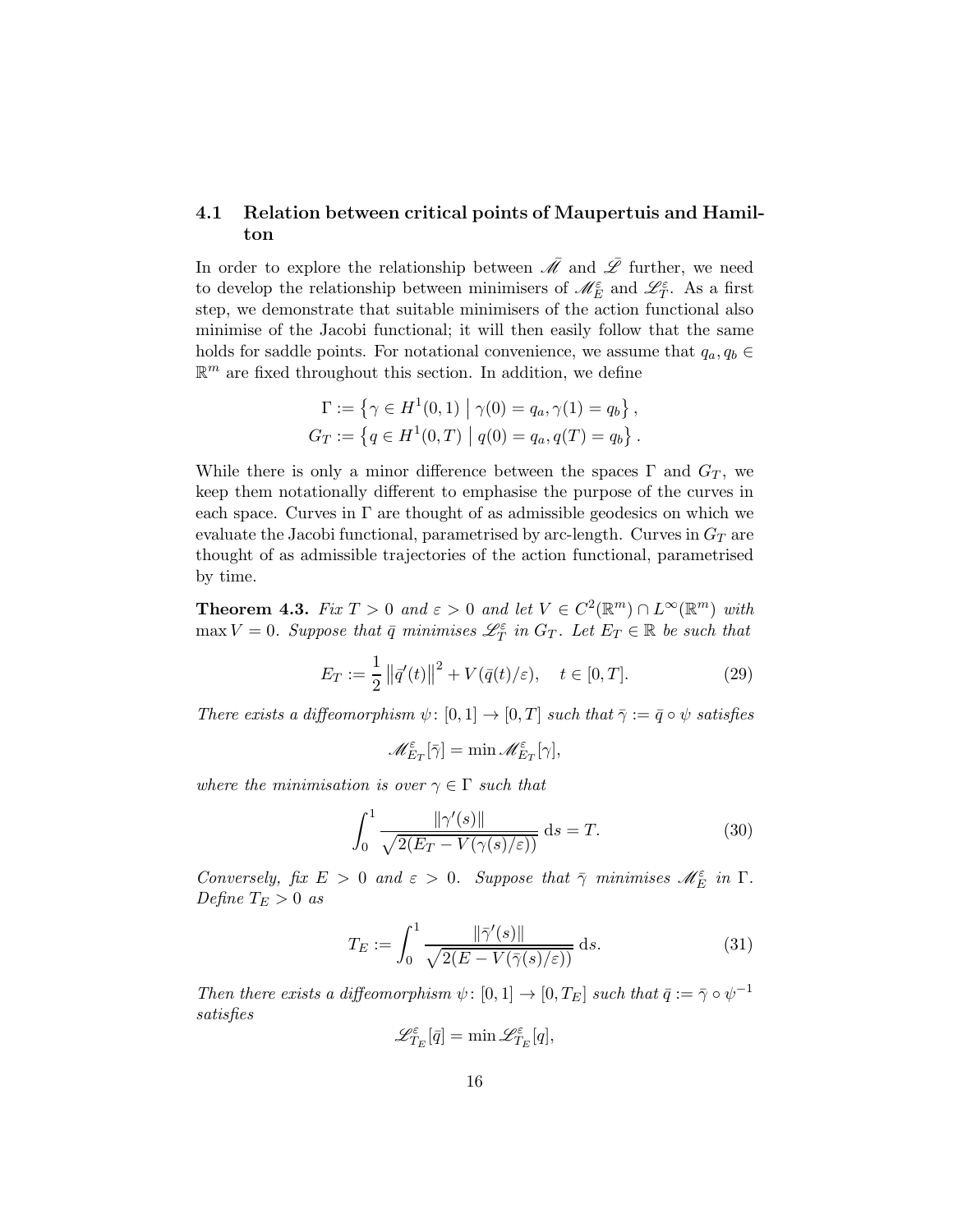where the minimisation is over  $q \in G_{T_E}$  such that

<span id="page-16-2"></span>
$$
\frac{1}{2} ||q'(t)||^2 + V(q(t)/\varepsilon) = E.
$$
 (32)

*Proof.* We recall the definition of the length functional associated with  $\mathcal{M}_E$ ,

$$
\mathscr{N}_E^{\varepsilon}[\gamma] := \int_0^1 \sqrt{2(E_T - V(\gamma(s)/\varepsilon))} \, \|\gamma'(s)\| \, \mathrm{d}s.
$$

It follows from classical results [\[Jos05,](#page-20-7) Lemmas 1.4.2, 1.4.5] that

<span id="page-16-1"></span>
$$
\mathcal{M}_E^{\varepsilon}[\gamma] \ge \frac{1}{2} \mathcal{N}_E^{\varepsilon}[\gamma]^2,\tag{33}
$$

with equality when  $\gamma$  is parametrised proportional to arc-length. Minimisers of the energy functional  $\mathscr{M}^\varepsilon_E$  are always parametrised by arc-length, whereas  $\mathscr{N}^\varepsilon_E$  is invariant under reparametrisation.

To prove the first part of the result, fix  $T > 0$ . Let  $\psi : [0, 1] \to [0, T]$  be any diffeomorphism, and set  $\bar{\gamma} := \bar{q} \circ \psi$ . Then

$$
\mathscr{N}_{E_T}^{\varepsilon}[\bar{\gamma}] = \int_0^1 \sqrt{2(E_T - V(\bar{\gamma}(s)/\varepsilon))} ||\bar{\gamma}'(s)|| \, ds
$$
  
= 
$$
\int_0^1 \sqrt{2(E_T - V(\bar{q}(\psi(s)/\varepsilon)))} ||\bar{q}'(\psi(s))|| |\psi'(s)| \, ds
$$
  
= 
$$
\int_0^T \sqrt{2(E_T - V(\bar{q}(t)/\varepsilon))} ||\bar{q}'(t)|| \, dt.
$$

It follows from [\(29\)](#page-15-1) that

$$
\mathcal{N}_{E_T}^{\varepsilon}[\bar{\gamma}] = \int_0^T \left\| \bar{q}'(t) \right\|^2 dt
$$
  
= 
$$
\int_0^T \left[ \frac{1}{2} \left\| \bar{q}'(t) \right\|^2 - V(\bar{q}(t)/\varepsilon) \right] dt + \int_0^T \left[ \frac{1}{2} \left\| \bar{q}'(t) \right\|^2 + V(\bar{q}(t)/\varepsilon) \right] dt
$$
  
= 
$$
\mathcal{L}_T^{\varepsilon}[\bar{q}] + E_T T.
$$
 (34)

Since  $\bar{q}$  minimises  $\mathscr{L}_{T}^{\varepsilon}$  in  $G_T$ , we conclude that

<span id="page-16-0"></span>
$$
\mathcal{N}_{E_T}^{\varepsilon}[\bar{\gamma}] \le \mathcal{L}_T^{\varepsilon}[q] + E_T T \tag{35}
$$

for any  $q \in G_T$  such that [\(29\)](#page-15-1) holds. Let  $\gamma \in \Gamma$  and suppose further that [\(30\)](#page-15-2) holds and  $\|\gamma'\| > 0$ ; the latter can be achieved by a reparametrisation if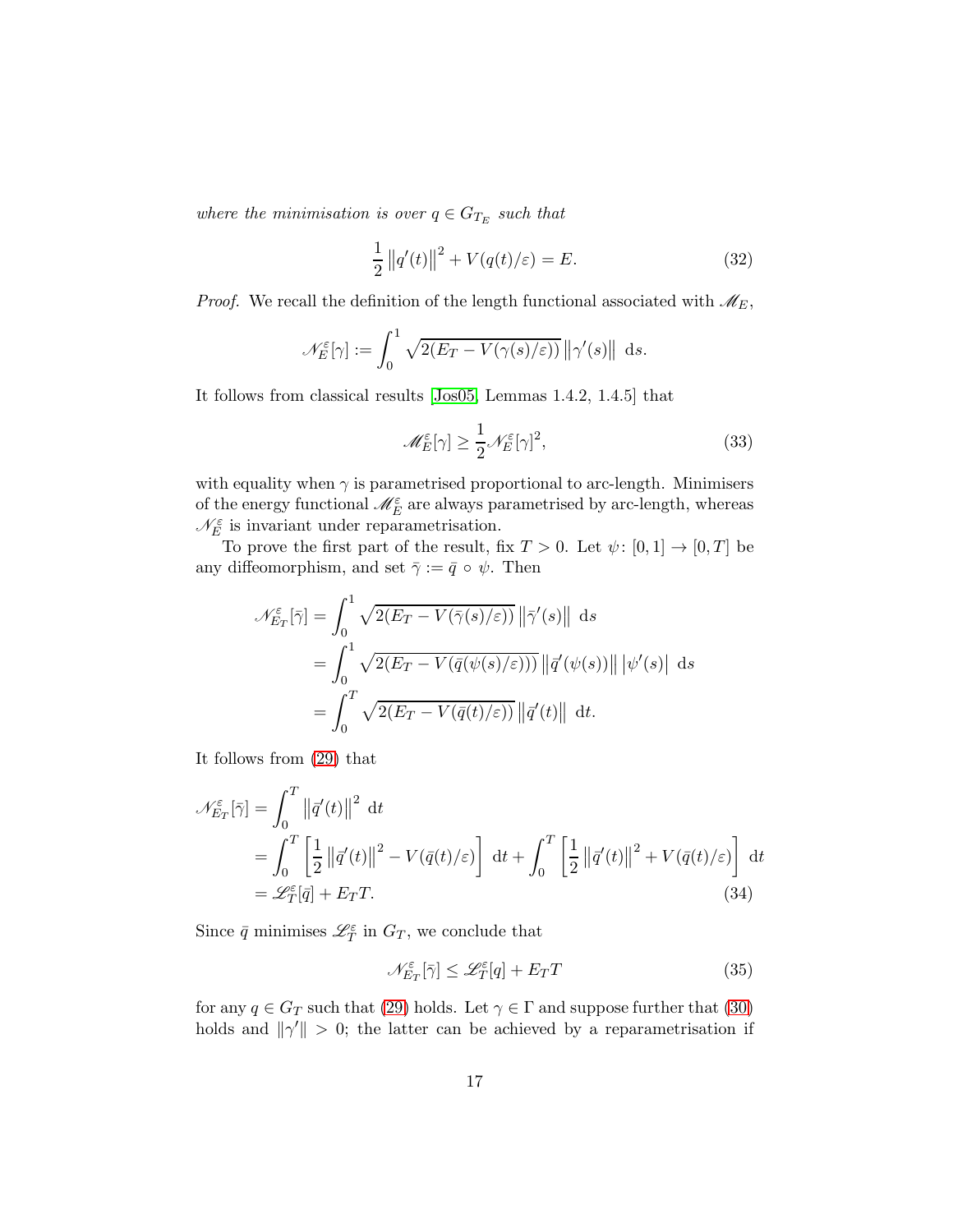necessary. We seek a diffeomorphism  $\psi: [0, 1] \to [0, T]$  such that [\(29\)](#page-15-1) holds for  $q := \gamma \circ \psi^{-1}$ . Note that [\(29\)](#page-15-1) holds for q if and only if

<span id="page-17-0"></span>
$$
\frac{1}{2} \frac{1}{|\psi'(s)|^2} ||\gamma'(s)||^2 + V(\gamma(s)/\varepsilon) = E_T, \quad \forall s \in [0, 1].
$$
 (36)

Taking  $\psi' > 0$ , without loss of generality, we solve [\(36\)](#page-17-0) to obtain

<span id="page-17-3"></span>
$$
\psi(s) := \int_0^s \frac{\|\gamma'(s)\|}{\sqrt{2(E_T - V(\gamma(s)/\varepsilon))}} ds,
$$
\n(37)

which is well defined since [\(30\)](#page-15-2) holds for  $\gamma$ . Furthermore, since  $\|\gamma'\| > 0$ , it follows that  $\psi$  is a diffeomorphism. Consequently we have

$$
\mathcal{N}_{E_T}^{\varepsilon}[\gamma] = \int_0^1 \sqrt{2(E_T - V(q(\psi(s)/\varepsilon)))} ||q'(\psi(s))|| |\psi'(s)| \, ds
$$

$$
= \int_0^T ||q'(t)||^2 \, dt = \mathcal{L}_T^{\varepsilon}[q] + E_T T,\tag{38}
$$

where we have used [\(29\)](#page-15-1) for the second identity. Combining [\(35\)](#page-16-0), [\(38\)](#page-17-1) and observing that  $\gamma$  is arbitrary gives that

<span id="page-17-4"></span><span id="page-17-2"></span><span id="page-17-1"></span>
$$
\mathcal{N}_{E_T}^{\varepsilon}[\bar{\gamma}] \le \mathcal{N}_{E_T}^{\varepsilon}[\gamma] \tag{39}
$$

for all  $\gamma \in \Gamma$  such that  $\|\gamma'\| > 0$ . Furthermore, since max  $V = 0$ , it follows by [\(29\)](#page-15-1) that  $E_T > 0$ , therefore  $\mathcal{N}_{E_T}^{\varepsilon}$  is the energy functional corresponding to a Riemannian length functional. It is well known [\[Jos05\]](#page-20-7) that minimisers are regular curves and therefore [\(39\)](#page-17-2) holds for all  $\gamma \in \Gamma$ . Finally, observing that [\(33\)](#page-16-1) holds proves the first part of the result, since  $\mathscr{N}_{E_T}^{\varepsilon}$  is invariant under reparametrisations; we choose the parametrisation by arc-length.

For the second part of the result we use [\(33\)](#page-16-1) to see that  $\bar{\gamma}$  is a minimiser of  $\mathcal{N}_{E}^{\varepsilon}$ . Observe that, with  $\psi$  as in [\(37\)](#page-17-3), fixed  $t \in [0, T_E]$  and s such that  $t = \psi(s)$ ,

$$
\frac{1}{2} \left\| \bar{q}'(t) \right\|^2 + V(\bar{q}(t)/\varepsilon) = \frac{1}{2} \left( \psi'(s) \right)^{-2} \left\| \bar{\gamma}'(s) \right\|^2 + V(\bar{\gamma}(s)/\varepsilon) = E, \quad (40)
$$

hence [\(32\)](#page-16-2) holds. Consequently, using the change of variables  $t = \psi(s)$ and [\(40\)](#page-17-4),

$$
\mathscr{L}^{\varepsilon}_{T_E}[\bar{q}] + ET_E = \int_0^{T_E} ||q'(t)||^2 dt = \int_0^1 ||\bar{q}'(\psi(s))||^2 |\psi'(s)| ds
$$
  
= 
$$
\int_0^1 \sqrt{2(E - V(\bar{\gamma}(s)/\varepsilon))} ||\gamma'(s)|| ds = \mathscr{N}_E^{\varepsilon}[\bar{\gamma}].
$$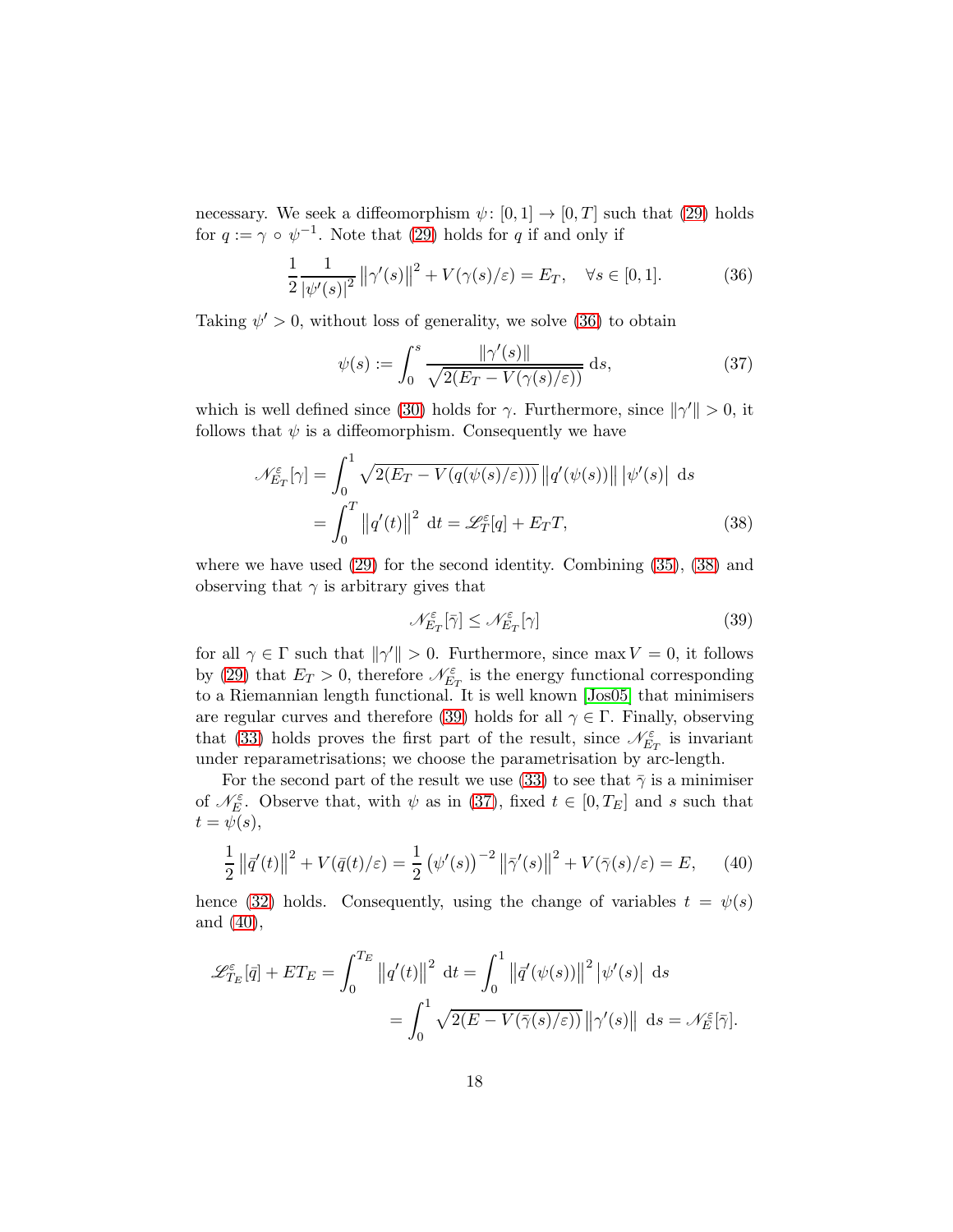Since  $\bar{\gamma}$  minimises  $\mathscr{M}^{\varepsilon}_{E}$  in  $\Gamma$ , it holds that

<span id="page-18-1"></span><span id="page-18-0"></span>
$$
\mathcal{L}_{T_E}^{\varepsilon}[\bar{q}] + ET_E \le \mathcal{N}_E^{\varepsilon}[\gamma] \tag{41}
$$

for all  $\gamma$  such that  $\gamma \in \Gamma$ . Let  $q \in G_{T_E}$  satisfy [\(32\)](#page-16-2) and define  $\gamma := q \circ \psi$ . Then

$$
\mathcal{N}_E^{\varepsilon}[\gamma] = \int_0^1 \sqrt{2(E - V(\gamma(s)/\varepsilon))} ||\gamma'(s)|| \, ds
$$
  
\n
$$
= \int_0^1 \sqrt{2(E - V(q(\psi(s)/\varepsilon)))} ||\gamma'(\psi(s))|| |\psi'(s)| \, ds
$$
  
\n
$$
= \int_0^{T_E} ||q'(t)||^2 \, dt
$$
  
\n
$$
= \mathcal{L}_{T_E}^{\varepsilon}[q] + ET_E,
$$
\n(42)

where we have used the fact that q satisfies  $(32)$ . Combining  $(41)$  and  $(42)$ gives the second part of the result.  $\Box$ 

There are no maximisers of the functionals considered, since the functionals are unbounded from above. Thus, it is natural to explore in light of Theorem [4.3](#page-15-3) and Corollary [4.4](#page-18-2) whether an analogous result holds also for saddle points. The answer is affirmative.

<span id="page-18-2"></span>**Corollary 4.4.** Fix  $\varepsilon > 0$ . Let V be as in Theorem [4.3.](#page-15-3) Fix  $T > 0$  and suppose that  $\bar{q} \in G_T$  is a saddle point of  $\mathscr{L}^{\varepsilon}_{T}$  such that [\(29\)](#page-15-1) holds for some  $E_T \in \mathbb{R}$ . Taking  $\psi: [0,1] \to [0,T]$  as in [\(37\)](#page-17-3), it follows that  $\overline{\gamma} := \overline{q} \circ \psi$  is a saddle point of  $\mathscr{M}_{E_T}^{\varepsilon}$ . Conversely, fix  $E > 0$  and suppose that  $\bar{\gamma} \in \Gamma$  is a saddle point of  $\mathscr{M}_{E}^{\varepsilon}$  satisfying [\(31\)](#page-15-4) for some  $T_E \in \mathbb{R}$ . Then there exists a diffeomorphism  $\phi: [0,1] \to [0,T_E]$  such that  $\bar{q} := \bar{\gamma} \circ \phi^{-1}$  is a saddle point of  $\mathscr{L}_{T_E}^\varepsilon$  .

*Proof.* Fix  $T > 0$  and consider a saddle point of  $\mathcal{L}_T^{\varepsilon}$ . By the Maupertuis principle [\[Ad89,](#page-19-1) [MR99\]](#page-20-6),  $\bar{\gamma}$  is a critical point of  $\mathscr{M}_{E_T}^{\varepsilon}$ . It is not possible that  $\bar{\gamma}$  is a minimiser of  $\mathscr{M}_{E_T}^{\varepsilon}$ , since by Theorem [4.3](#page-15-3) it would be a minimiser  $\mathscr{L}_T^{\varepsilon}$ . Also, it cannot be a maximiser, since  $\mathscr{M}_{E_T}^{\varepsilon}$  possesses no maximisers. To see this, note that any curve on a Riemannian manifold can be perturbed to increase length. The second part of the result follows by similar reasoning.  $\Box$ 

It is natural to ask, given the knowledge of how minimisers between the Maupertuis and Hamilton principles are related, if there is a similar relationship between their Γ-limits  $\bar{\mathcal{M}}$  and  $\bar{\mathcal{L}}$ . There seems to be no immediate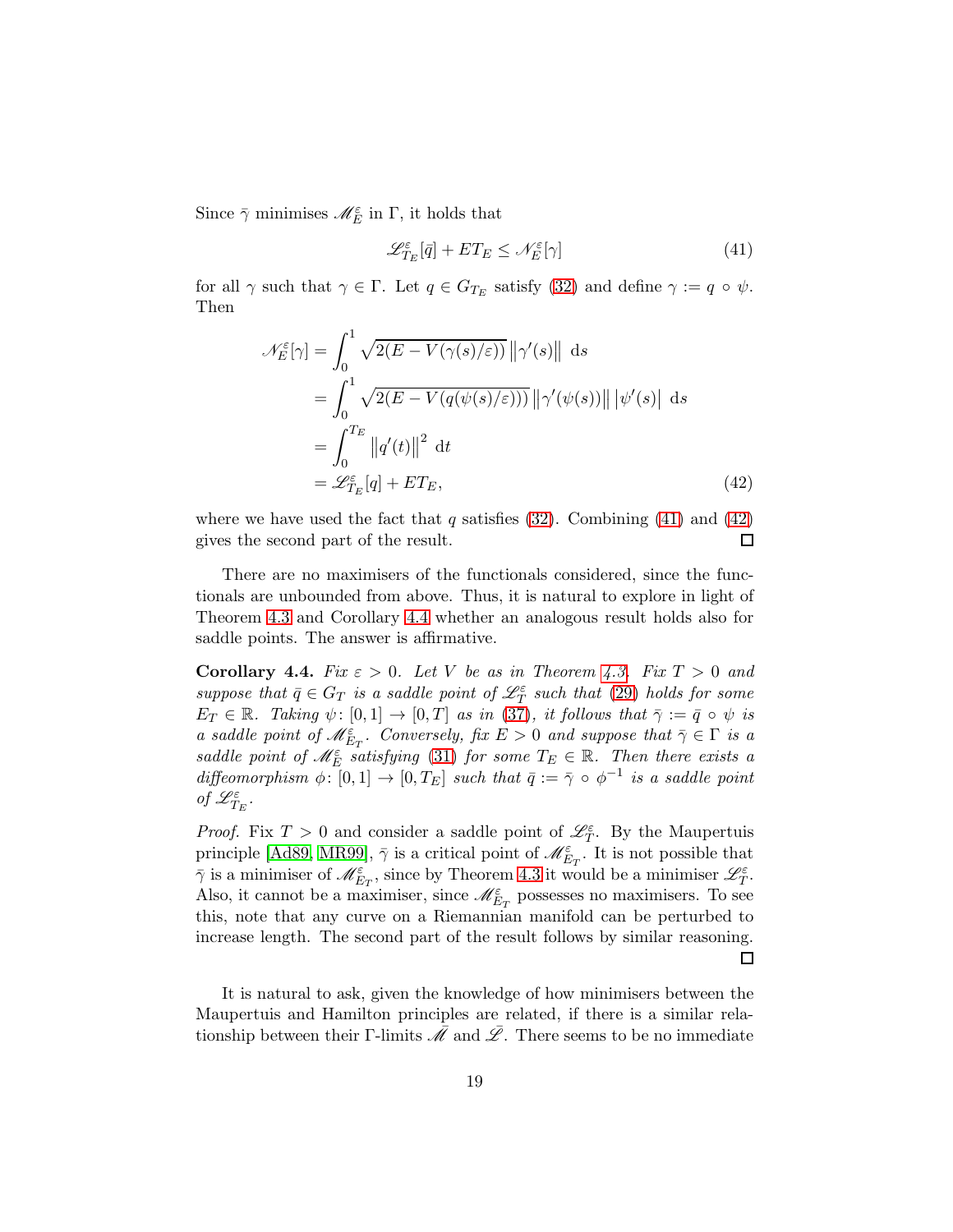relationship. In case where  $T$  is fixed, there is a functional relationship between the minimum values of  $\mathscr{M}_{E_T}^{\varepsilon}$  and  $\mathscr{L}_T^{\varepsilon}$ . However, this minimum value of  $\mathscr{M}_{E_T}^{\varepsilon}$  is attained subject to a constraint on length. In general, the minimum length does not meet this constraint. Therefore, while a functional relationship exists at the  $\varepsilon$ -scale, it will not hold for the Γ-limit. A similar line of reasoning also holds for the converse problem.

## Acknowledgements

The authors are grateful for funding of an EPSRC network grant (EP/F03685X/1), which stimulated the research described here. DCS and JZ thank the EPSRC for funding the project EP/K027743/1. JZ also received funding through the Leverhulme Trust (RPG-2013-261) and a Royal Society Wolfson Research Merit Award. All authors thank the reviewers for helpful suggestions.

## References

- <span id="page-19-1"></span>[Ad89] V. I. Arnol′ d. Mathematical methods of classical mechanics, volume 60 of Graduate Texts in Mathematics. Springer-Verlag, New York, [1989?]. Translated from the 1974 Russian original by K. Vogtmann and A. Weinstein, Corrected reprint of the second (1989) edition.
- <span id="page-19-4"></span>[BBF02] Andrea Braides, Giuseppe Buttazzo, and Ilaria Fragalà. Riemannian approximation of Finsler metrics. Asymptot. Anal., 31(2):177–187, 2002.
- <span id="page-19-3"></span>[BD98] Andrea Braides and Anneliese Defranceschi. Homogenization of multiple integrals, volume 12 of Oxford Lecture Series in Mathematics and its Applications. The Clarendon Press, Oxford University Press, New York, 1998.
- <span id="page-19-2"></span>[B02] Andrea Braides. Γ-convergence for Beginners, Oxford University Press, Oxford, 2002.
- <span id="page-19-0"></span>[Bie95] Marek Biesiada. The power of the Maupertuis-Jacobi principle dreams and reality. Chaos Solitons Fractals, 5(5):869–879, 1995.
- <span id="page-19-5"></span>[Bra92] Andrea Braides. Almost periodic methods in the theory of homogenization. Appl. Anal., 47:259–277, 1992.